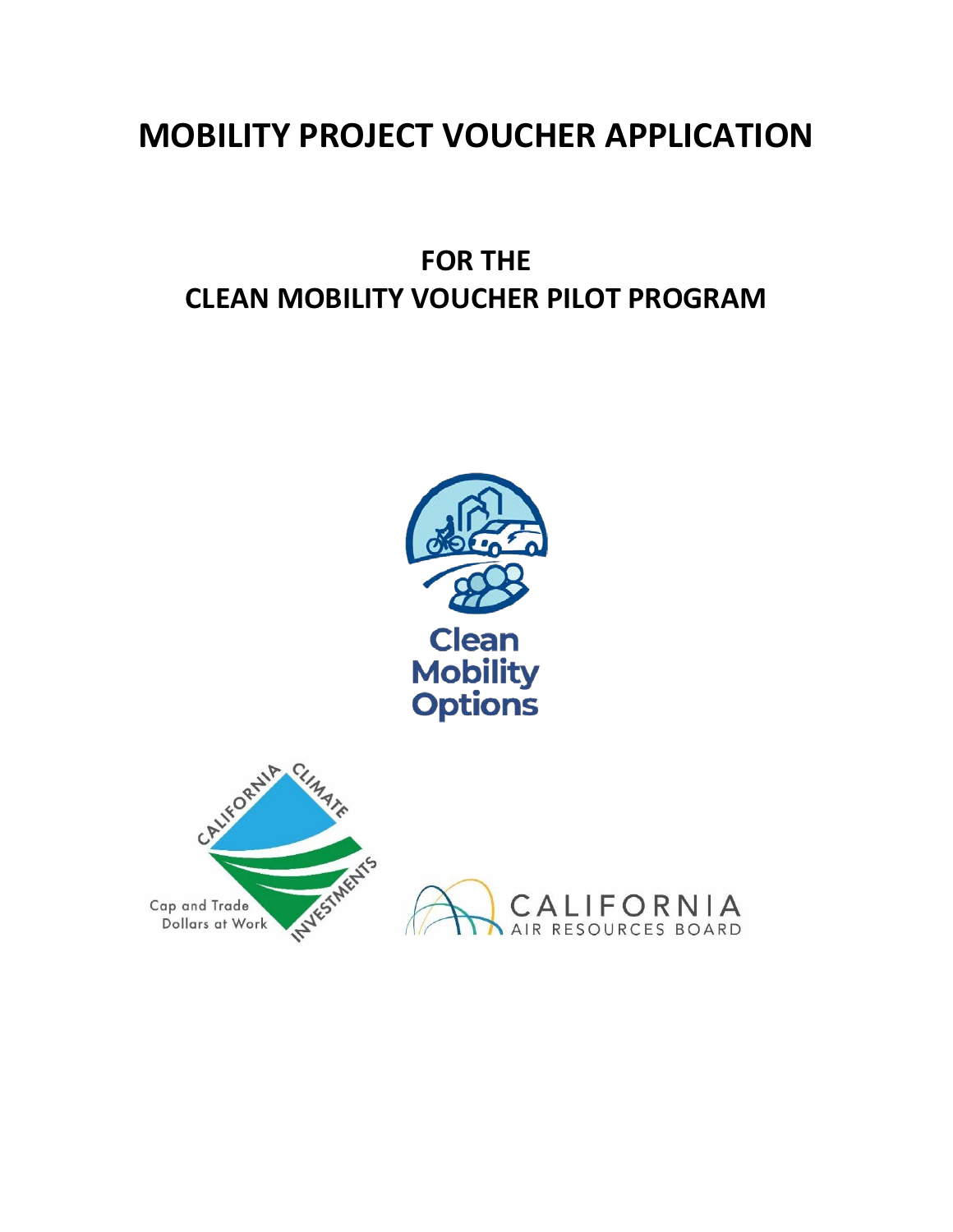## **Table of Contents**

# **MOBILITY PROJECT VOUCHER APPLICATION**

## **FOR THE CLEAN MOBILITY VOUCHER PILOT PROGRAM**

| <b>PROJECT TEAM PROFILE</b>                                  | 4  |
|--------------------------------------------------------------|----|
| <b>PROJECT NARRATIVE</b>                                     | 7  |
| <b>COMMUNITY TRANSPORTATION NEEDS ASSESSMENT</b>             | 16 |
| <b>PROJECT AREA PROFILE</b>                                  | 24 |
| <b>PROPOSED BUDGET AND PLAN FOR FINANCIAL SUSTAINABILITY</b> | 27 |
| <b>COMMUNITY RESOURCE CONTRIBUTION</b>                       | 29 |
| <b>COMMUNITY OUTREACH PLAN</b>                               | 30 |
| <b>ATTESTATIONS AND SIGNATURE</b>                            | 36 |

| <b>ATTACHMENT 1. Mobility Project Voucher Budget Worksheet</b>      |
|---------------------------------------------------------------------|
| ATTACHMENT 2. Infrastructure Site and Needs Profile Worksheet - N/A |
| <b>ATTACHMENT 3. Team Profile Worksheet</b>                         |
| <b>ATTACHMENT 4. Project Area Map</b>                               |
| <b>ATTACHMENT 5. Reg. Agreement Congregational Towers</b>           |
| <b>ATTACHMENT 6. Circuit Transit Inc. Letter of Commitment</b>      |
| <b>ATTACHMENT 7. Circuit Transit Inc. Letter of Support</b>         |
| <b>ATTACHMENT 8. San Ysidro Health Letter of Support</b>            |
| <b>ATTACHMENT 9. 2020 SANDAG Needs Assessment Survey Results</b>    |
| <b>ATTACHMENT 10. City Council Approval of Kiosk Program</b>        |
| <b>ATTACHMENT 11. City of Chula Vista Cover Letter</b>              |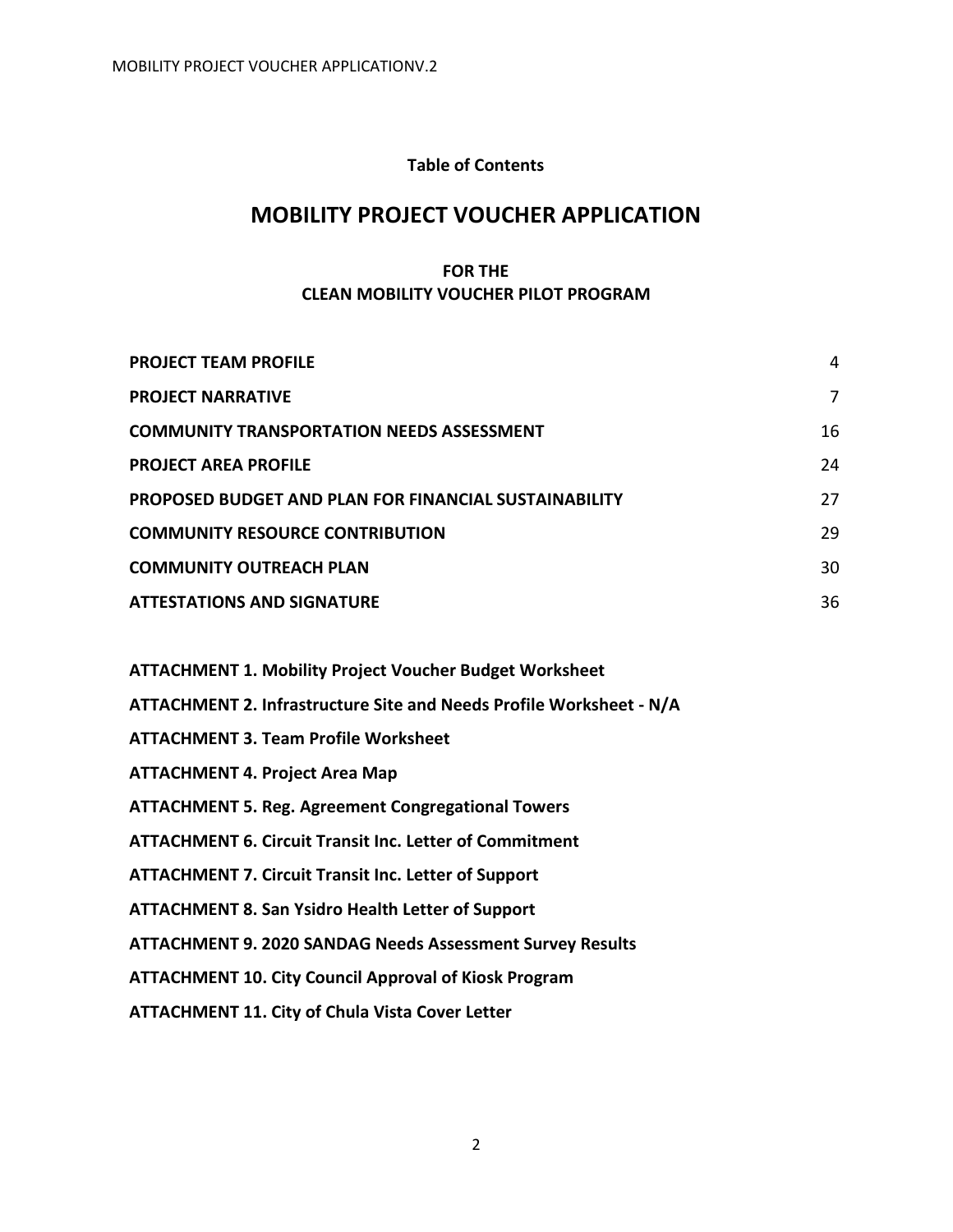## **MOBILITY PROJECT VOUCHER APPLICATION**

To apply for a Mobility Project Voucher, please complete this application by answering all required questions in the boxes, provide all relevant documentation and signatures, and submit the application to the Program Administrator in accordance with the eligibility terms and other requirements set forth in the [CMO Implementation Manual.](https://www.cleanmobilityoptions.org/implementation-manual/) Answers to the application questions will be evaluated and determined to meet or not meet the minimum eligibility criteria set forth in the [CMO Implementation Manual.](https://www.cleanmobilityoptions.org/implementation-manual/) Answers are not scored using a points-based system.

All fields with numbered questions are required. Questions lettered and in **blue** font are conditional questions that may be required based on certain previous responses. There is no minimum or maximum word count for individual questions or the application as a whole. All applications must include the following attachments with their application using sample worksheets provided herein. The electronic copies are available on the CMO website at [www.cleanmobilityoptions.org.](http://www.cleanmobilityoptions.org/)

**Attachment 1.** Mobility Project Voucher Budget Worksheet

**Attachment 2.** Infrastructure Sites and Needs Profile Worksheet

**Attachment 3.** Team Profile Worksheet

**In order to be evaluated, the entire application must be completed and submitted as one package, including all required attachments**; incomplete applications may not be considered. Applications submitted outside of the application submission window will also not be considered.

All information and data submitted in this application are the property of CARB and will become a public record under the Public Records Act (California Government Code Section 6254 et seq.) once the applicant has submitted the application. Do not include any personally identifiable information such as project staff home addresses, personal phone numbers, or personal email addresses. The Program Administrator may require additional documentation or clarification if needed.

If you need this document in an alternate format or language or to request other assistance with submitting the application, contact CALSTART at 626-744-5670 or by email at [info@cleanmobilityoptions.org.](mailto:info@cleanmobilityoptions.org) **If additional space is needed in any section of the application, please attach a separate sheet.**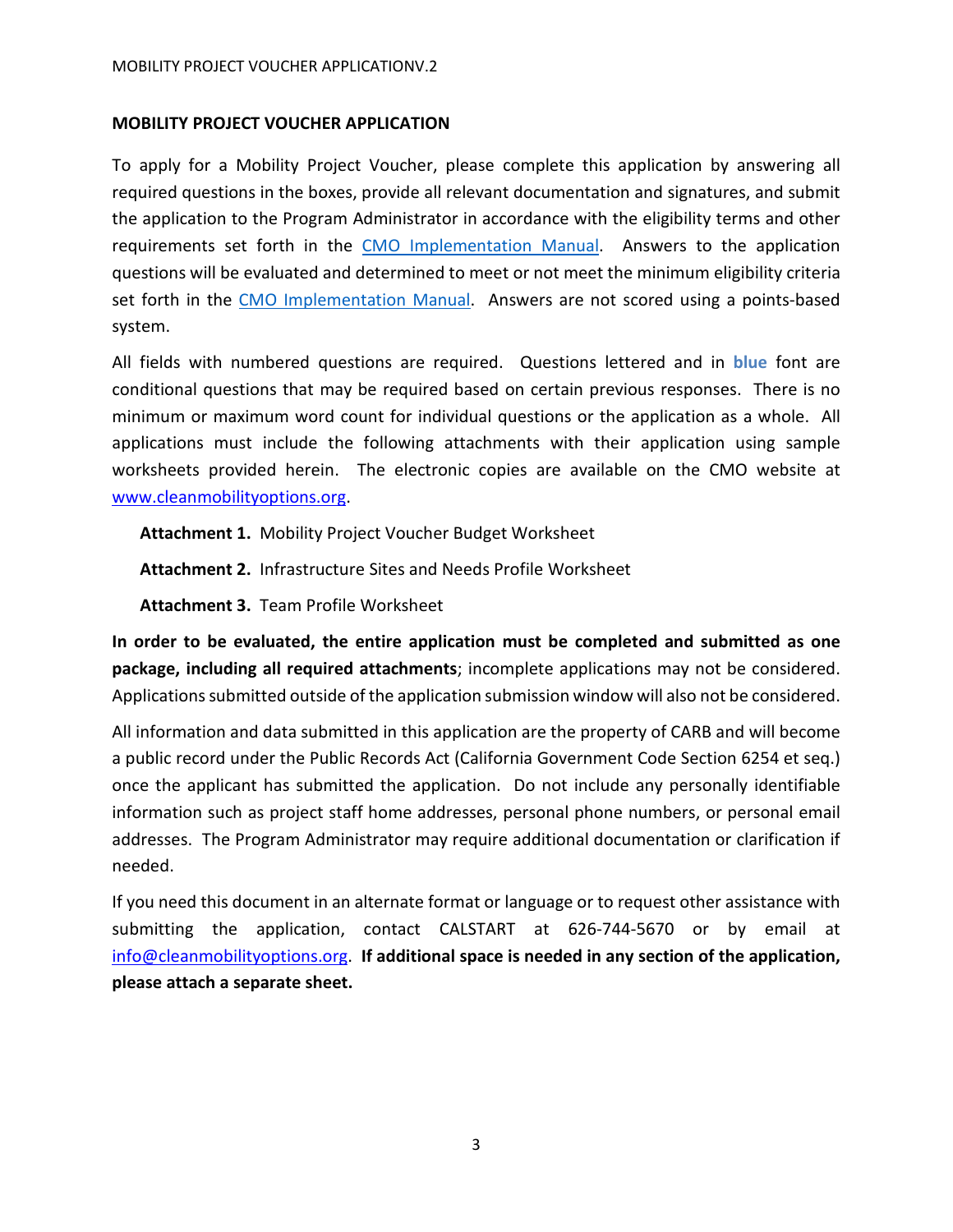# <span id="page-3-0"></span>**PROJECT TEAM PROFILE**

*This section collects information about the project team.*

## **1. Lead applicant ("you" or "your") general contact information: (write in)**

| <b>Organization Name/ Agency Name/ Tribe</b><br><b>Name: City of Chula Vista</b>                | <b>Authorized Representative Name: Dennis</b><br>Gakunga       |  |
|-------------------------------------------------------------------------------------------------|----------------------------------------------------------------|--|
| <b>Project Lead Contact Name and Title:</b>                                                     | <b>California-Based Affiliate Contact (if</b>                  |  |
| Dennis Gakunga, Chief Sustainability Officer                                                    | different from the Lead Contact Name):                         |  |
| Person with Contract Signing Authority (if different from above):                               |                                                                |  |
| Street Address or P.O. Box: 276 Fourth Ave.                                                     |                                                                |  |
| <b>Organization City/Town: Chula Vista</b>                                                      | Zip Code:91910                                                 |  |
| <b>Project Lead Phone: 619-476-5355</b>                                                         | <b>Project Lead Email</b><br>Address:dgakunga@chulavistaca.gov |  |
|                                                                                                 |                                                                |  |
| <b>Mailing Address (if different):</b>                                                          |                                                                |  |
| I have read and understood the terms and conditions of the Sample Voucher Agreement             |                                                                |  |
| (can be found in the <i>Implementation Manual</i> for The Clean Mobility Voucher Pilot Program, |                                                                |  |
| Appendix C: Mobility Project Voucher Sample Voucher Agreement).                                 |                                                                |  |

Type te

**I hereby certify under penalty of perjury that all information provided in this application and any attachments are true and correct.**

| <b>Printed Name of Responsible Party:</b> | Title:                              |
|-------------------------------------------|-------------------------------------|
| Dennis Gakunga                            | <b>Chief Sustainability Officer</b> |
|                                           |                                     |
| <b>Signature of Responsible Party:</b>    | Date:                               |
|                                           | 10/20/2020                          |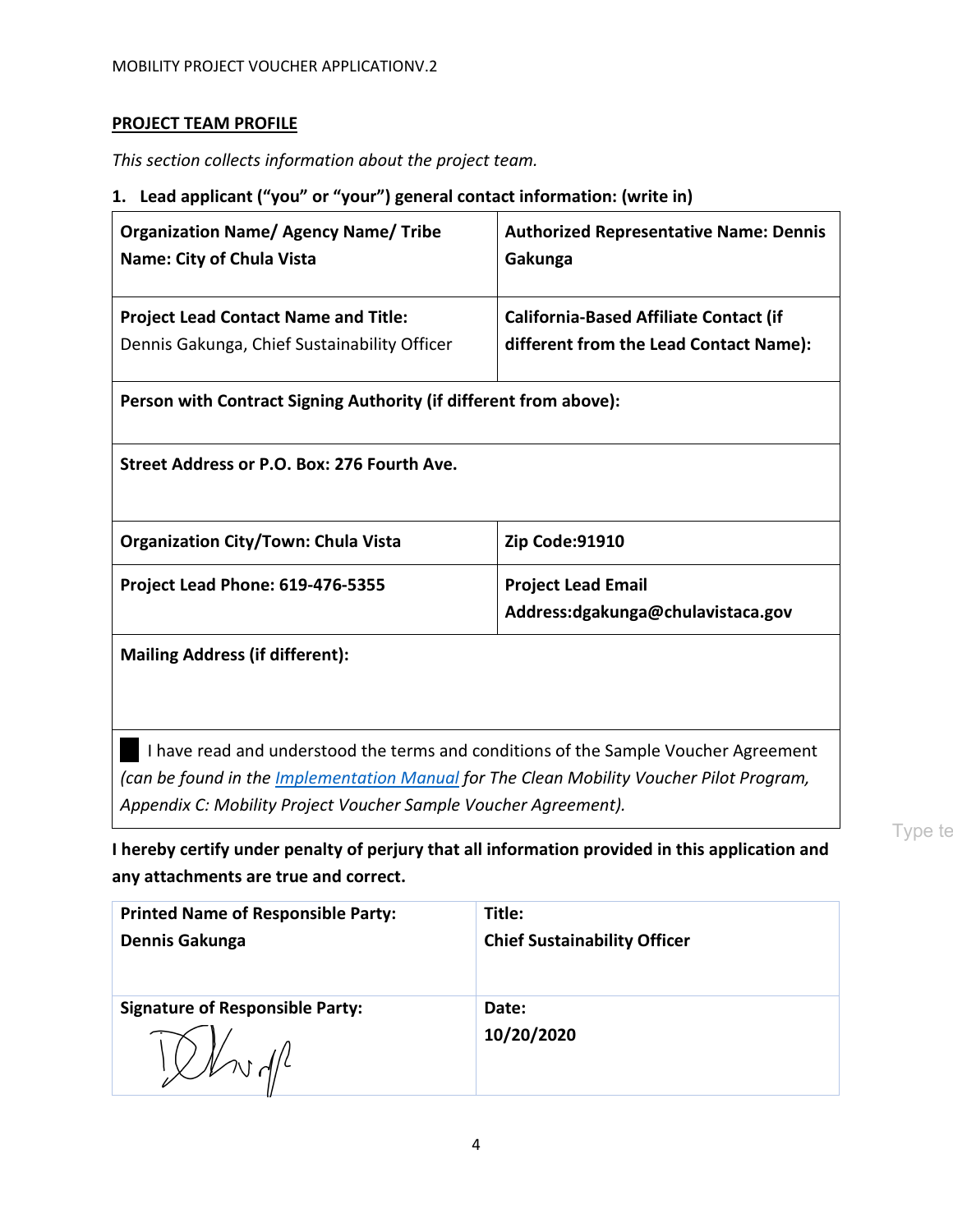# **2. Please select your organization's type:**

# (select one)

**Public agency.** For example, City, County, Metropolitan Planning Organization, Council of Government, local or regional transit agency, local air quality management district, air pollution control district, public school district.

☐ **California Native American Tribe.** A Federally Recognized Tribe in California listed on the most recent notice of the Federal Register and other non-federally recognized California tribal governments, including those listed on the California Tribal Consultation List maintained by the California Native American Heritage Commission

☐ **Non-profit organization**. The non-profit organization have been incorporated for at least one year prior to the time of voucher application submittal and with at least one full-time staff person based in California

**3. Please describe your organization's background and qualifications, such as history of local engagement, key areas of expertise, and your experience working with disadvantaged and low-income communities or tribes. Please identify how this background enables you to efficiently and effectively implement this project.**

The City of Chula Vista is the second largest City in San Diego County, serving over 271,000 residents. The City has a long history of work to improve the community and a strong commitment to sustainability, improving the quality of life of its residents by guaranteeing clean air, clean water, and clean land. In addition, the City has committed to seniors and livability for all ages through several actions over the past five years.

In 2016, the City of Chula adopted a Healthy Chula Vista Action Plan identifying strategies to promote overall wellness and address public health issues within the community. That same year the City was the 99th jurisdiction in the U.S. to join the Age-Friendly Communities network through the World Health Organization and AARP. Transportation was a key issue addressed in both plans, with a specific interest identified by the community to provide neighborhood based shuttle services for both daily trips and for access to community events.

Most recently in early 2020, the City adopted an Active Transportation Plan. The City of Chula Vista has been working to improve bike paths and expanding bicycle lanes, has applied and received the SANDAG Go by Bike grant to outreach to the community and educate on safety, and provides a free bicycle valet at all major events.

# **4. Does your application include a sub-applicant(s)?**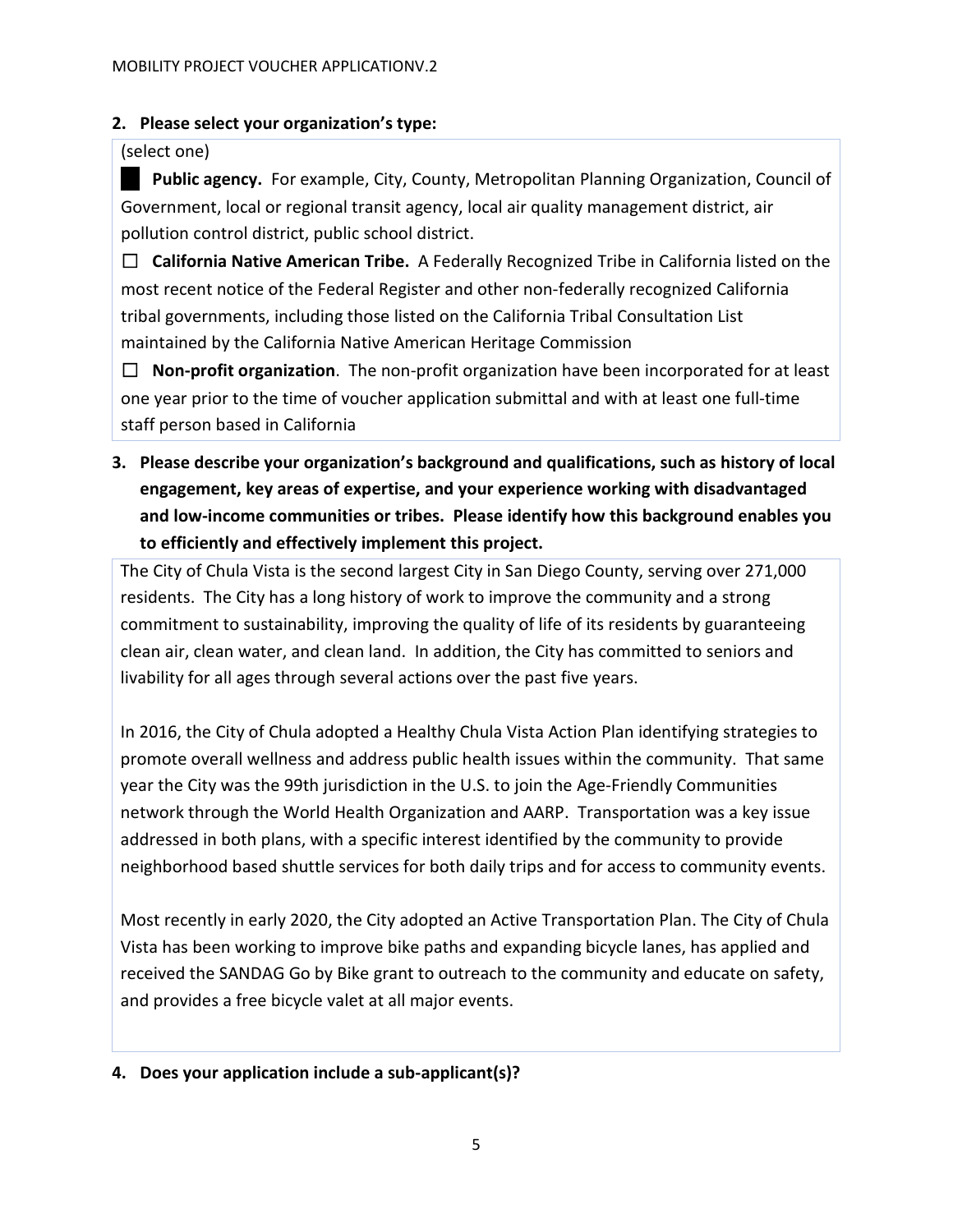| (select one) |     |
|--------------|-----|
|              | Yes |
| $\mathsf{L}$ | Nο  |

*Note: Sub-applicants are entities other than the lead applicant who enter into a partnership with other eligible organizations to apply for voucher funds. Sub-applicants may include but are not limited to organizations that provide clean mobility services, EVSE and other related infrastructure, community outreach services, and technical assistance. Sub-applicants may be public, private, or non-profit organizations or tribes. A single entity may participate as subapplicant in multiple applications.*

#### **Conditional (4a):**

**a. If your application includes sub-applicants, please attach a Team Profile Worksheet (Attachment 3) and write, "attached" in the box below with any comments.**

#### **Attached Team Profile Worksheet**

*Note: If applicable, you must include a description of the team's qualifications, such as history of local engagement, key areas of expertise, or concrete examples of applicant representing or advocating in and for their community.*

**5. What is the name of an organization on your team with at least one year of experience operating mobility services (experienced partner), and what role they play?**

**Provide the name, title, and contact information of the individual, their affiliation/organization: Daniel Kramer, Director of Operations & New Business, Circuit Transit Inc**

**[daniel@ridecircuit.com](mailto:daniel@ridecircuit.com)**

**562-252-6680**

(select one)

☐ **Self**

- ☐ **Sub-applicant**
- ☐ **Don't know yet; will select from the Mobility Provider Directory, or an entity who meets the minimum qualification criteria, and contract within 3 months of the voucher agreement execution date.**

*Note: Each team must include an organization with at least one year of experience operating mobility services. This organization may be the entity operating the proposed service, or it may serve in another capacity such as project technical advisor. If the experienced partner is not included on the project team as lead applicant or sub-applicant at the time of application, the lead applicant must commit to contract with either an entity listed in the Clean Mobility Provider*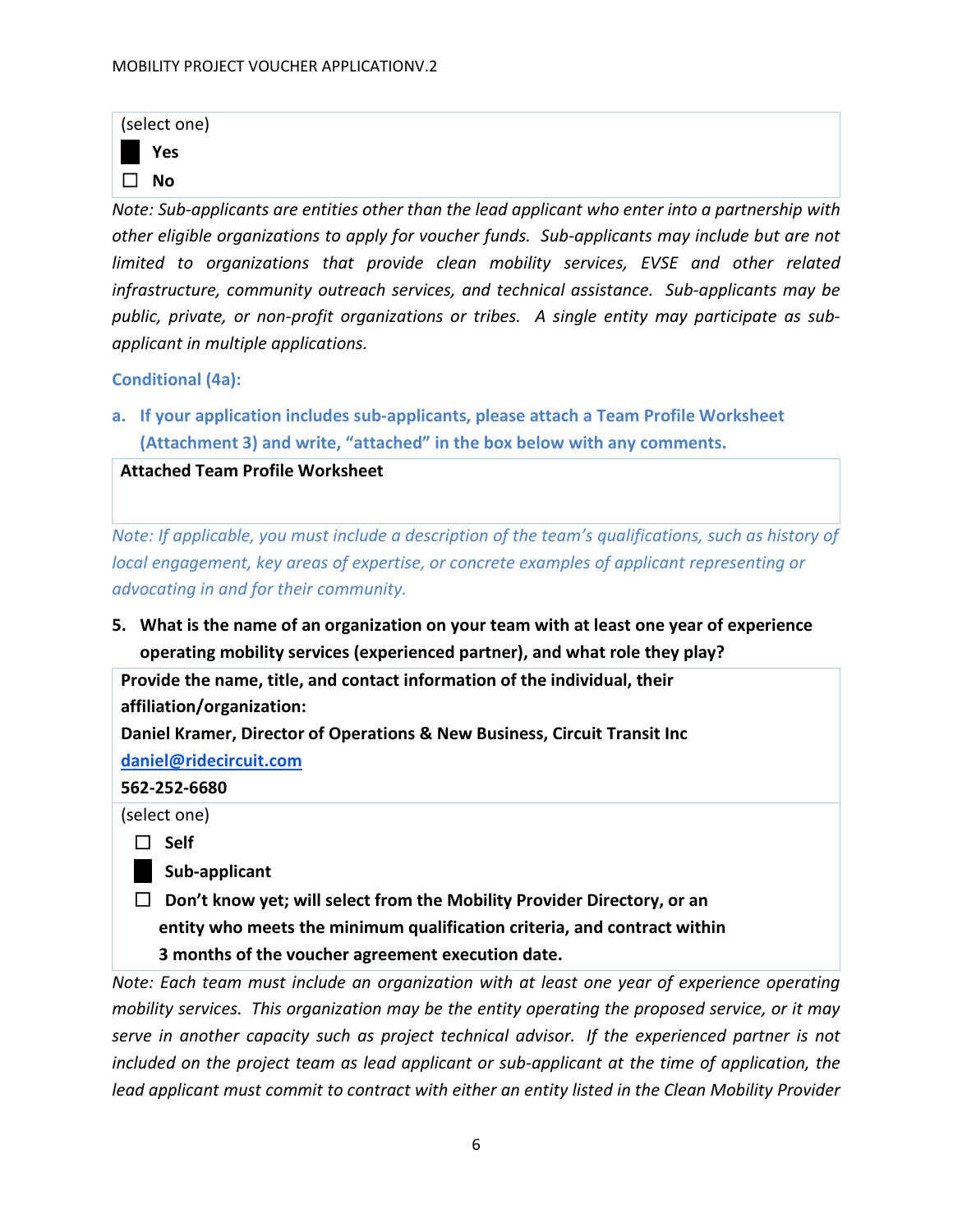*Directory or an entity who meets the minimum qualification criteria to be on the Directory but not currently listed, within 3 months of the voucher agreement execution date. All mobility providers listed in the Directory have been screened to ensure they meet the minimum level of experience to satisfy this requirement.* 

**Conditional (5a):**

**a. If you have an "experienced partner" or a mobility service provider on your team, please outline their experience operating mobility services for at least one year, including location and type of service.** 

Circuit Transit Inc has 9 years of experience providing neighborhood electric vehicle (NEV) services. They have operated in California since 2013 and in San Diego since 2016. Circuit currently has a contract for NEV services for Downtown San Diego with the City of San Diego.

**6. Do all partners included in your application team have full support and approval from decision-makers in their organization (e.g. Board of Directors, City Council, Tribal Council, or other governing body, etc.) to participate in the project as proposed?**



*Note: Applications may be processed pending final approval from internal decision-makers; however, proof of approval is required prior to signing the voucher agreement.*

**Conditional (6a):**

**a. If any application team members still require approvals to participate in the project, please state which member(s), who has the authority to approve, the process for approval, and anticipated approval timelines.**

No approvals are needed prior to award. If awarded, the City will enter into a contract with Circuit Transit Inc to operate the CV Community Shuttle. Such approval would occur at the time of fund appropriations.

# <span id="page-6-0"></span>**PROJECT NARRATIVE**

*This section collects information about the project proposal. The project should aim to equitably improve communities' access to clean mobility options that are safe, reliable, convenient, and/or affordable while reducing greenhouse gas emissions and air pollution. The project must be based on identified community transportation and mobility needs. Applicants must describe the activities that were taken to assess community transportation needs in a subsequent section.*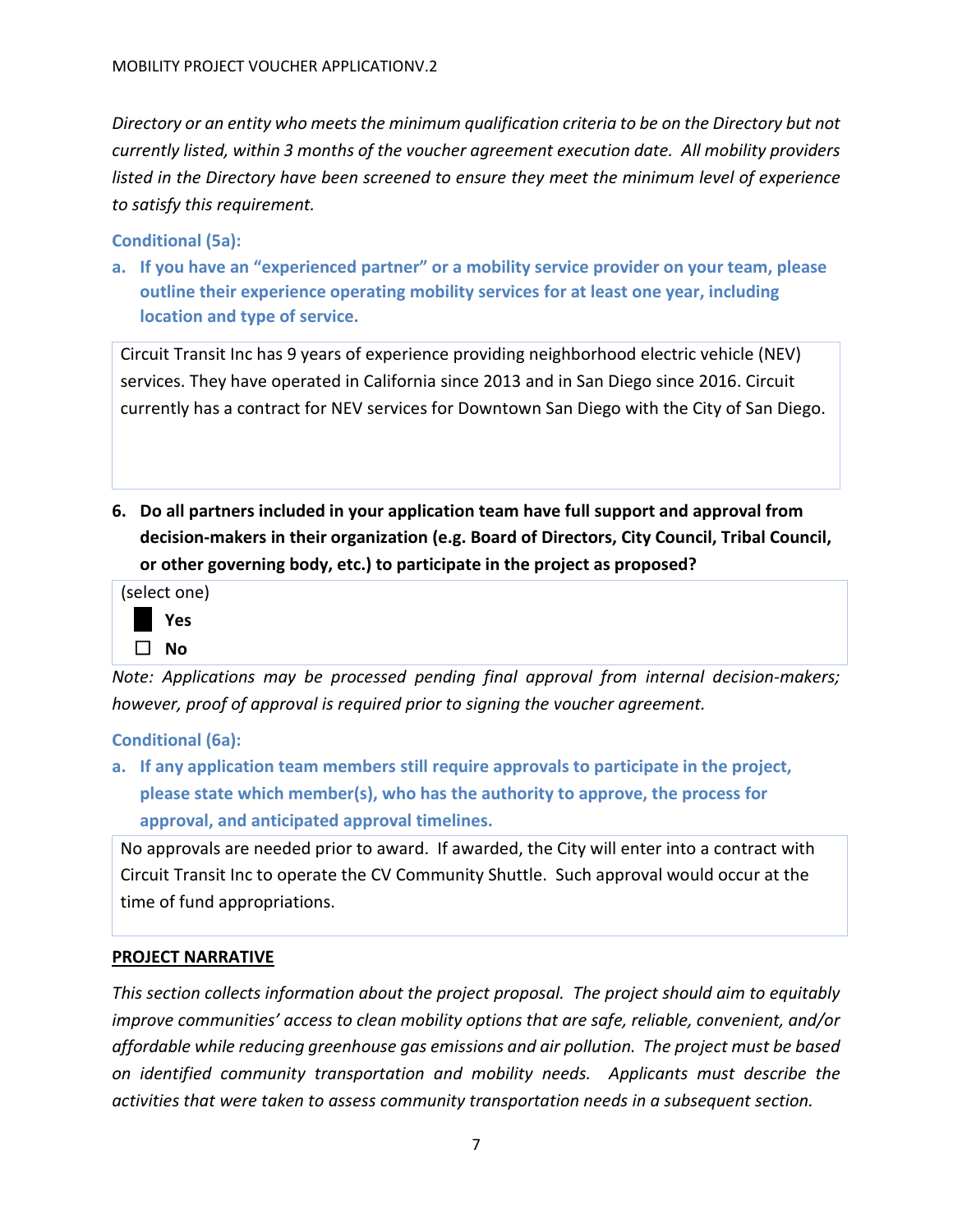# **7. Please describe the project proposal.**

## Project Name: CV Community Shuttle

Based on the results of the 2020 SANDAG Mobility HUB needs assessment survey findings the CV (Chula Vista) Community Shuttle program will provide all-electric on-demand shuttle services catered to the needs of the local senior community in the northwest part of Chula Vista. The program will be designed with the community's input and participation to provide safe, convenient, affordable, and accessible first / last mile connections. The goals of the program will be to improve mobility options for the senior communities, provide connections to public transit and key community services, improve social determinants of health related to transportation accessibility, reduce greenhouse gas emissions, improve air quality, and reduce congestion.

The Community Shuttle will operate as an on-demand service using a fleet of 4 dedicated allelectric vehicles. Riders can request rides within a geo-fenced coverage zone through a mobile ride request app available on iOS and Android, by call in or text, by kiosks available at key destinations and public spaces, and by waving down a vehicle. Caregivers, senior living community staff, and others can also make requests on behalf of riders. Rides will be free for seniors and available for a low fare to the general public. The service will include an ADA accessible vehicle on standby for riders requiring ADA assistance, which can be indicated in the ride request app, the kiosk, or when requesting by phone. A contactless fare program will be implemented and will accept payment via credit card, debit card, or prepaid card.

The service will operate 12 hours per day, 5 days a week. The service schedule will be aligned with the needs of the community and adjusted with feedback from the community and City and as data from the service comes in.

For the first year of operation, service will be available as a free transportation service to seniors. The focus of the service territory will be on key destinations for this population, including healthcare, grocery, senior living facilities and senior centers, and other destinations as determined through community feedback. Over this period, the service will be adjusted and honed to the needs of this community.

After the first year of operation, service will be opened to the general public for a low fare but remain free for seniors. This will help offset the costs of the service and provide for continuing support for the program.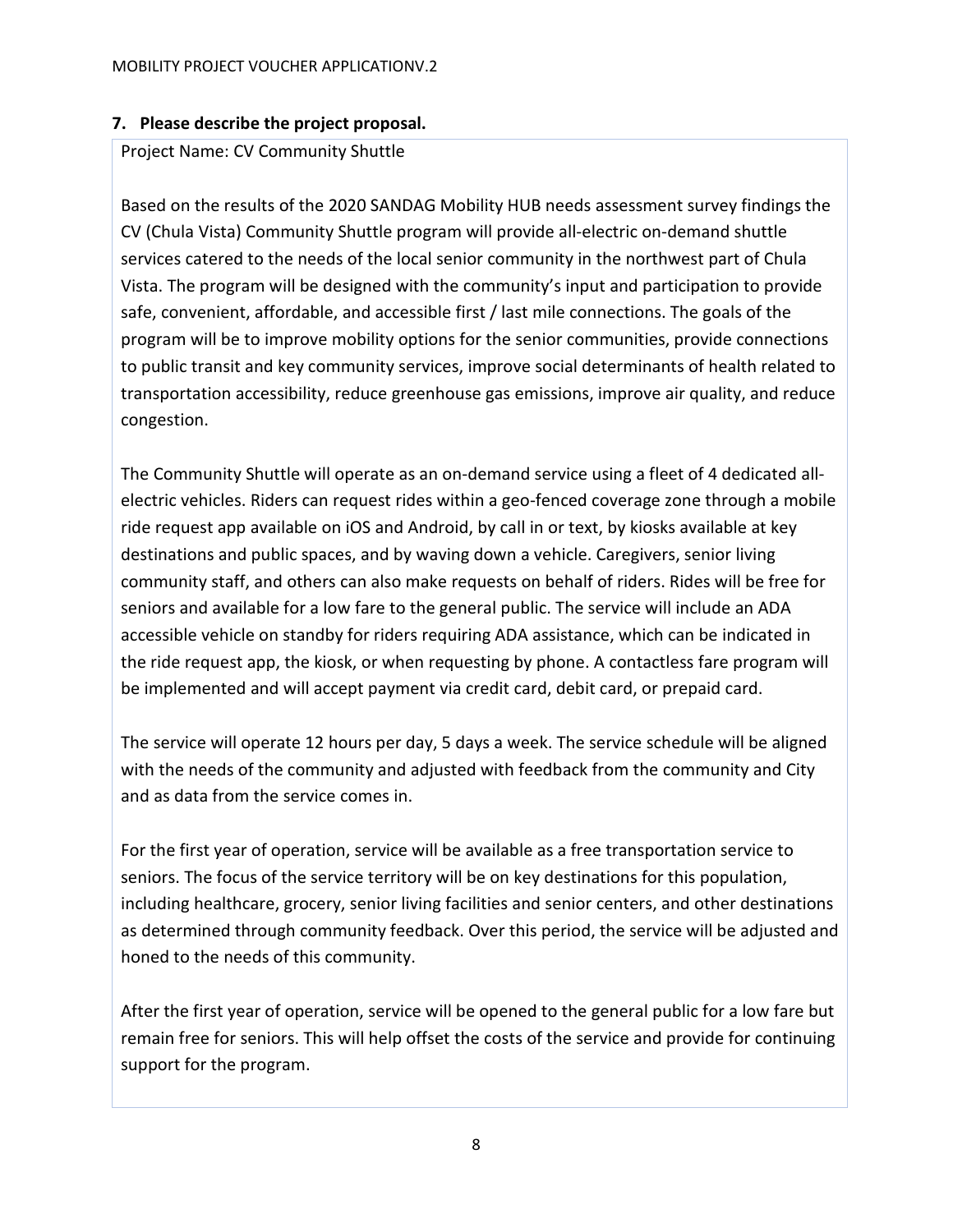The service will be provided in the northwest portion of Chula Vista. The target population lives in census tracts 6073012502, 6073012501 and 6073012600, which are identified by CalEnviroScreen as having 13,371 residents and in two affordable housing complexes located in the larger service area. We are specifically targeting service for senior residents living in senior living and affordable housing communities at six mobile home parks, which have a total of 584 spaces and two affordable housing complexes with 228 units. Service will be designed for these community members but will be open to the general public after the first year for a fare to provide ongoing sustainability, further reduce greenhouse gas emissions, and reduce congestion. Circuit, the City, and community partners, including San Ysidro Health, will work with the community to identify key hot spots within this geofenced zone. Riders will be able to request rides to/from anywhere within a specified geofenced coverage zone, which has been designed to focus on trips to/from healthcare, grocery, senior living facilities and centers, city and community service, retail, social and entertainment, public transportation stops/hubs, and other locations as identified by the community.

The service will be reviewed by the project team monthly, quarterly, and on an as needed basis. Hours, vehicles, and/or service territory will be reviewed and may be adjusted as needed according to service data and input from the community.

Vehicles will be stored, maintained, and charged at a local facility obtained by Circuit Transit. Vehicles will not require fast charging (Level 2 or 3) infrastructure. They can be charged through Level 1 charging, which includes 110v outlets on dedicated circuits.

The City has an existing program for public kiosks that it recently launched with the installation of seven interactive, way-finding kiosks around the City Hall Campus to assist visitors in finding their desired service, information, location or staff member. The kiosks also display legally required agendas and other documents 24/7 with the ability to email the information. The City and Circuit will explore opportunities to integrate its ride request technology into the kiosks. New kiosks will be placed at key locations with feedback from the community, including at senior living communities, in the form of iPad displays.

No additional infrastructure is expected to be installed for this program. No additional transportation enhancement is proposed other than the core project model. Data from this service may be used to inform other transportation and urban planning.

The CV Community Shuttle will be administered by the City of Chula Vista (City) and operated by Circuit Transit Inc. (Circuit). Circuit will provide a turn-key service, including employing and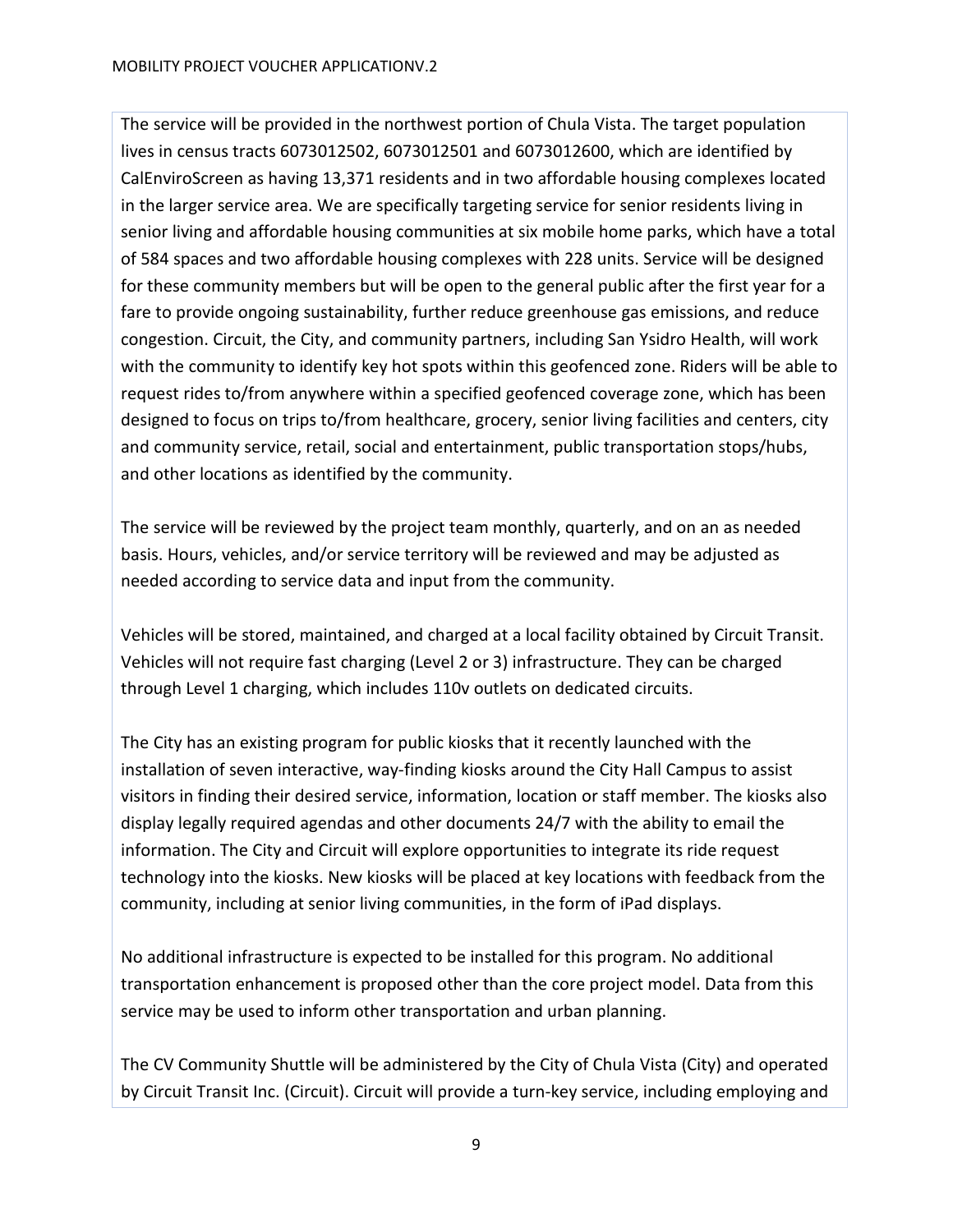training a team of local driver ambassadors, providing and maintaining electric vehicles for service, obtaining appropriate storage and charging facilities, providing technology for the service, and ensuring the service. Circuit will leverage its regional Southern California team and resources to quickly launch new services in Chula Vista.

The City will work with community partners such as San Ysidro Health and additionally Community Through Hope, South Bay Community Services, SoCAN and others to provide outreach and marketing services and engage with the community for feedback and input to continually improve the service. Circuit will provide regular data reports to the City.

*Note: The response must address all of the following:*

- *Project name*
- *Define project goals and main objectives.*
- *What types of mobility services or technologies will be employed?*
- *If you seek funding for expanding an existing mobility service, describe how your proposal will result in increasing ridership or use of an existing mobility service.*
- *Who are the intended users/riders?*
- *Is there any additional transportation enhancement beside the core project model? Explain.*
- *Where will service(s) be provided?*
- *What types of trips or destinations will be served?*
- *What equipment or infrastructure will be deployed?*
- *How will each team member contribute to various elements of the project?*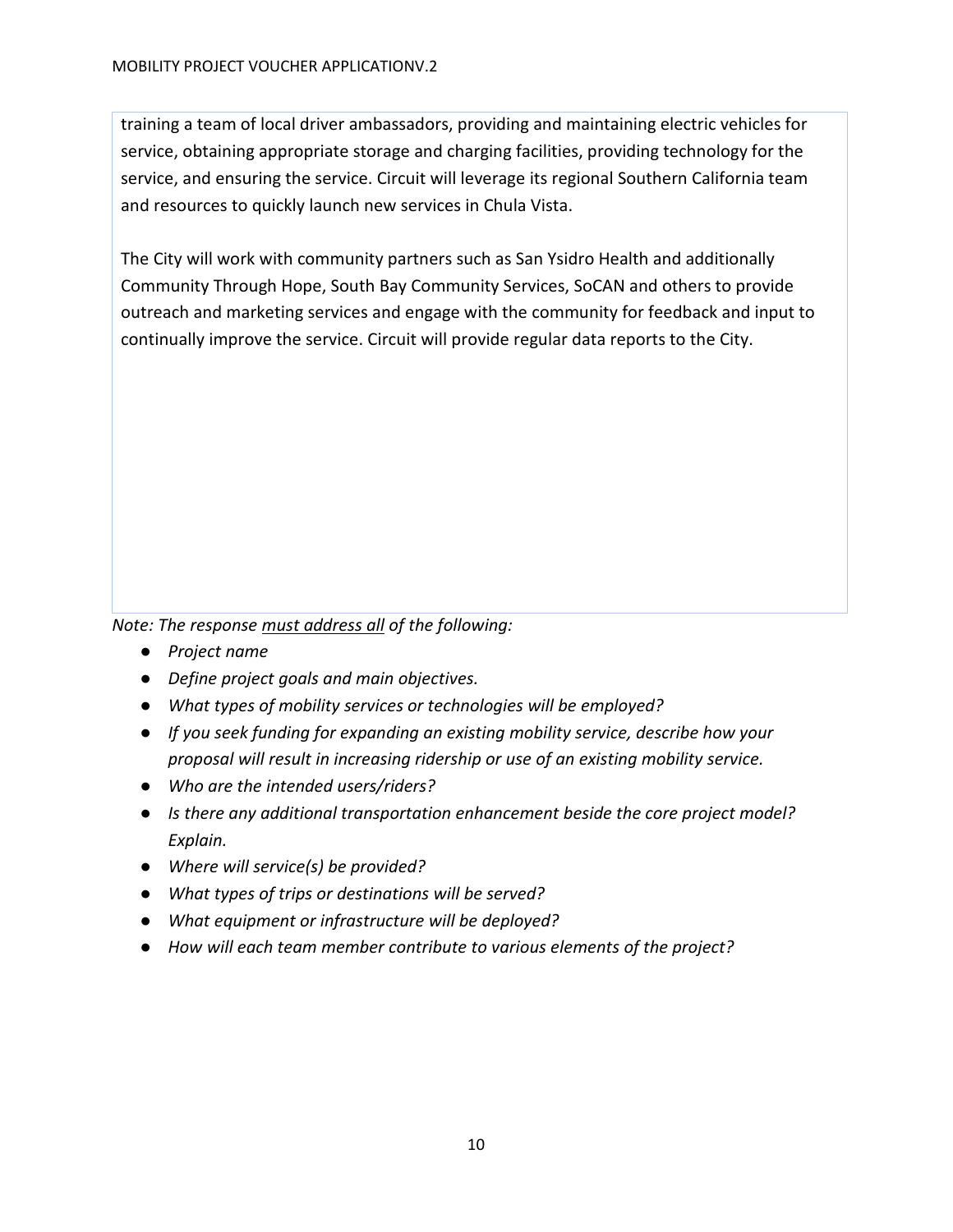(select at least one and all that apply)

- \_\_\_\_\_ Carsharing
- \_\_\_\_\_ Bike or Scooter-sharing
- \_\_\_\_\_ Carpooling
- \_\_\_\_\_ Vanpooling
- \_\_X\_\_ Innovative transit services
- \_\_\_\_\_ Other ride on-demand services
- **8. What are the core project model(s) included in your project? (If applicable, enter percentage amount of voucher funds allocated to each model):**

*Note: Projects support by CMO voucher funds must be based on one or more core project models listed here. Please see Section E. Project Eligibility in the [CMO Implementation Manual](https://www.cleanmobilityoptions.org/implementation-manual/) for definitions and eligibility criteria.*

## **9. Which of the following categories of infrastructure does your proposal include?**

(select all that apply)

- $\Box$  Level 2 Electric Vehicle Supply Equipment (EVSE)
- $\Box$  DC Fast Charging Equipment
- $\Box$  Bicycle and Scooter Infrastructure
- $\Box$  Solar Photovoltaic (PV)
- ☐ Hydrogen Refueling Station
	- **None**

#### **Conditional (9a):**

**a. For each category listed above (except "none"), please complete and attach the Infrastructure Site and Needs Profile Worksheet (Attachment 2) for all that apply and write in "attached" in the box along with any comments.** 

N/A

**10. Does your project include any additional transportation enhancements that are not listed in Section E.3 of the Program [Implementation Manual?](https://www.cleanmobilityoptions.org/implementation-manual/)**

(select one)



☐ **No, our project includes a proposed additional transportation enhancement that is listed in the Implementation Manual.**

#### **Conditional (10a):**

**a. If yes, please explain the proposed transportation enhancement.**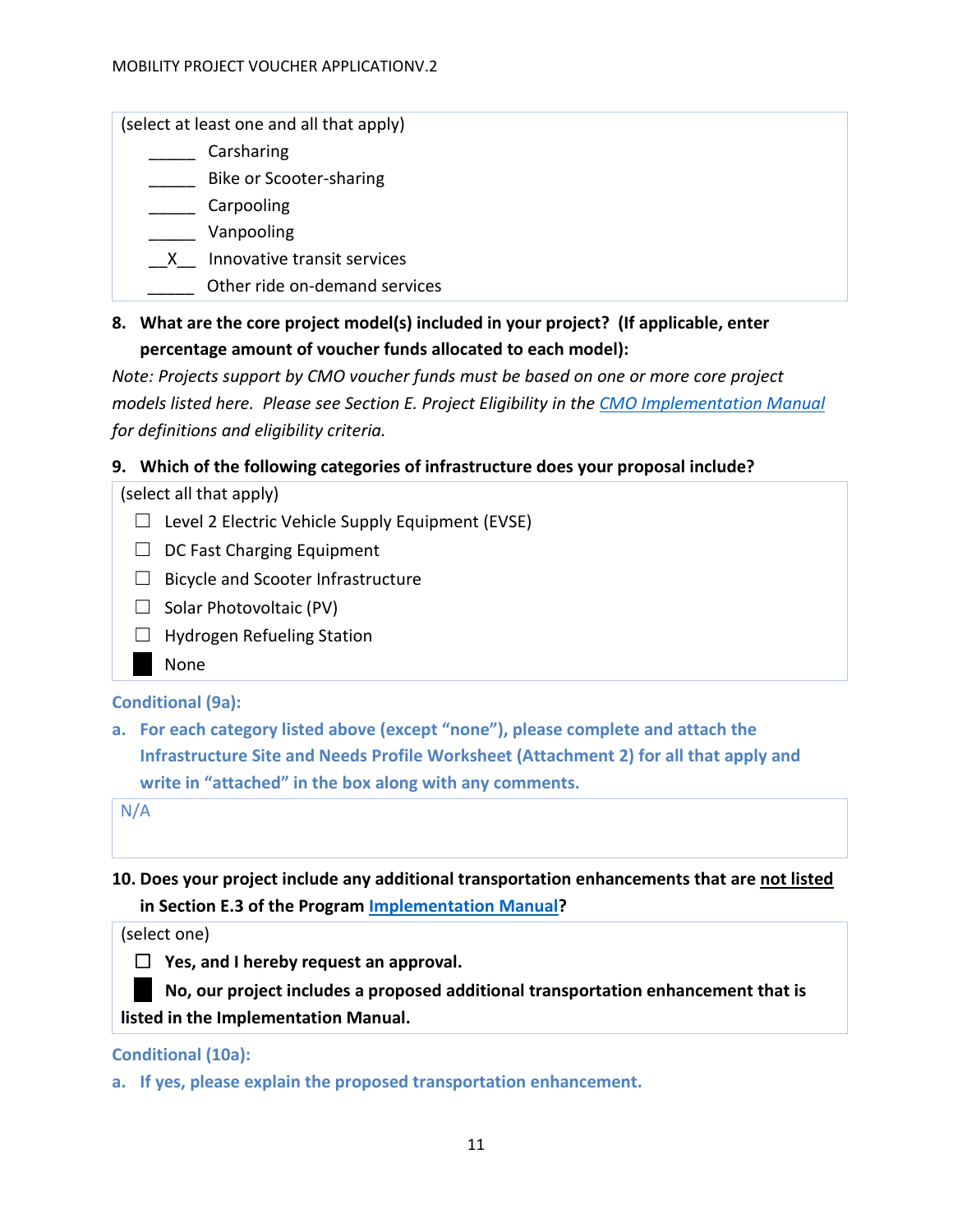N/A

*Note: Additional transportation enhancements are intended to be supplemental and not essential to the core project model. If your enhancement is not approved, the project should still be able to operate effectively. The Program Administrator may require additional information and data to evaluate your request.*

# **11. Please describe the key activities you will conduct for project development and operations, project milestones and the timeline needed to successfully launch the project and operate the service for at least 4 years.**

The project is divided into several phases, allowing the team to prepare, set up, start operation, learn and improve. This also allows Circuit to make sure that all employees are working to the highest levels possible, consistent with the company's best practices.

Circuit will incorporate regional resources and staff from its nearby operations to the extent possible to the new program to ensure a smooth launch and ongoing operations. Resources, including additional vehicles from nearby markets, can also be brought in as needed to ensure consistent service levels.

The project team expects to launch service within 120-180 days of contract execution with CARB and operate the service for the remaining duration of the grant term.

#### Phase 1- Planning and Starting

Pre-launch - 120-180 days after execution of contract, Year 1 of grant

- a. Plan of Action and Contract The City will finalize the grant terms with CARB. The City will work with Circuit and Community Partner to finalize the Scope of Services, contract details and budget in line with the grant terms and contract. (Milestone 1) **Key Partner(s) Involved:** City, Circuit, Community Partner
- b. Hiring Circuit will recruit and hire local driver ambassadors and conduct necessary background checks and vetting procedures. Circuit will work with the City to identify any local workforce centers to source candidates. (Milestone 2) **Key Partner(s) Involved:** Circuit, City
- c. Storing & Charging Location Circuit will identify and acquire a local base of operations to store and charge vehicles for service. (Milestone 3) **Key Partner(s) Involved:** Circuit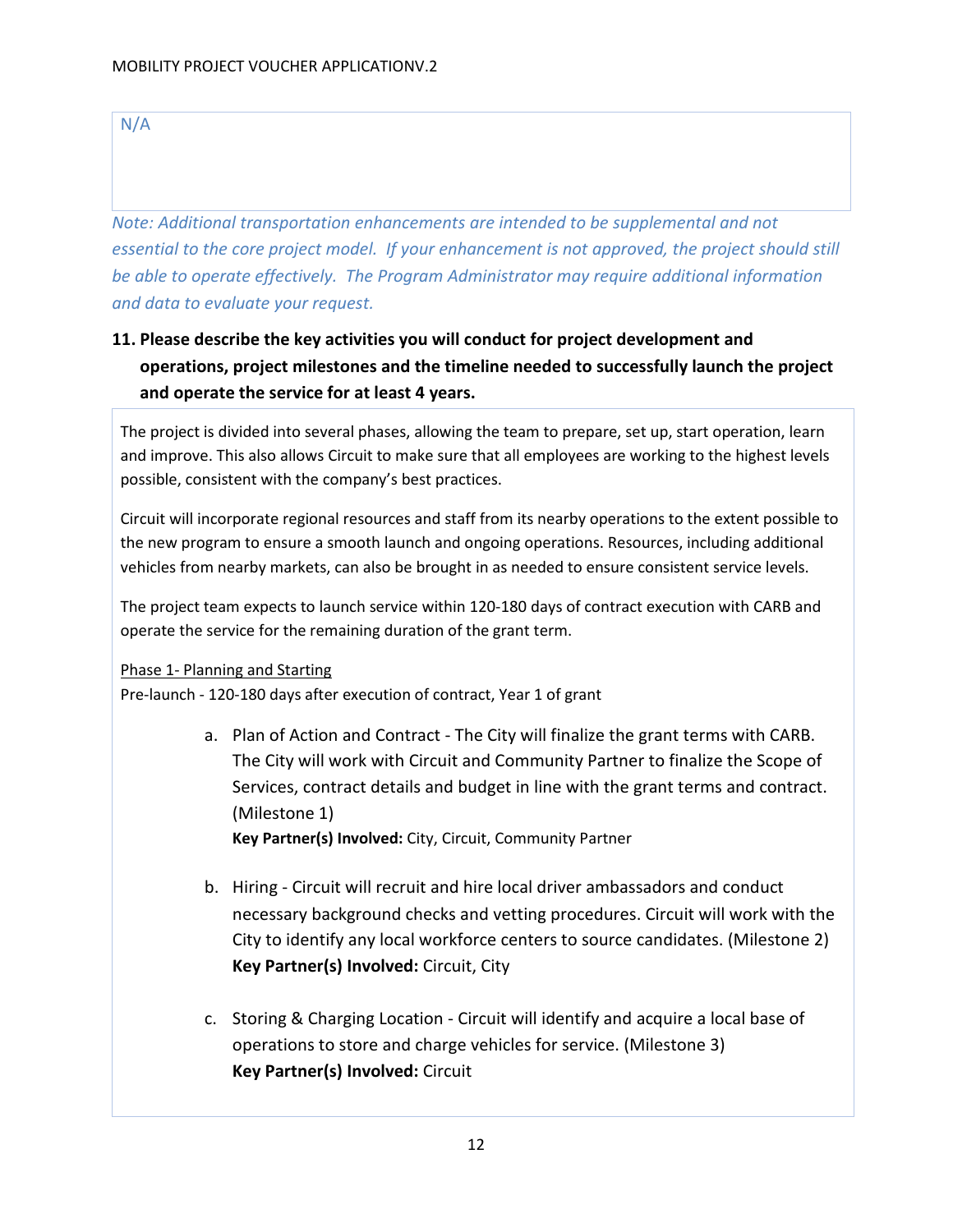- d. Vehicles Circuit will acquire and deliver leased vehicles to Chula Vista and outfit with customizations for service. (Milestone 4) **Key Partner(s) Involved:** Circuit
- e. App Adding location and testing Circuit will work internally to prepare mobile application for new location and conduct tests to ensure accuracy. (Milestone 5) **Key Partner(s) Involved:** Circuit
- f. Training Drivers for Launch Circuit will schedule staff classroom and practical training ahead of service launch. (Milestone 6) **Key Partner(s) Key Staff Involved:** Circuit
- g. Health & Safety Circuit will prepare service with COVID protocols for health and safety in line with company procedures, industry requirements, and state and local requirements. Outfitting vehicles for service will include partitions between rows of seats to accommodate social distancing. Circuit will plan for appropriate PPE for driver ambassadors and other staff. (Milestone 7) **Key Partner(s) Key Staff Involved:** Circuit
- h. Marketing and Outreach plans Circuit will work with City and Community Partner to develop and execute a marketing and outreach plan to announce launch of new service to the community. Circuit can re-engage existing and past riders of Circuit's nearby services in San Diego. (Milestone 8) **Key Partner(s) Involved:** Circuit, City, Community Partner

i. Phase 2 - Project Kickoff

Launch - Year 1 of grant

- a. Opening Day Circuit will launch the Year 1 initial program (open only to seniors) on the designated launch date. (Milestone 9 )**Key Partner(s) Involved:** Circuit
- b. Staff On-Job Training Circuit will conduct ride alongs and continued training with any new staff to ensure effectiveness and efficiency of service. (Milestone 10)

**Key Partner(s) Involved:** Circuit Phase 3 - Monitoring, Reporting and Adjusting - Initial Service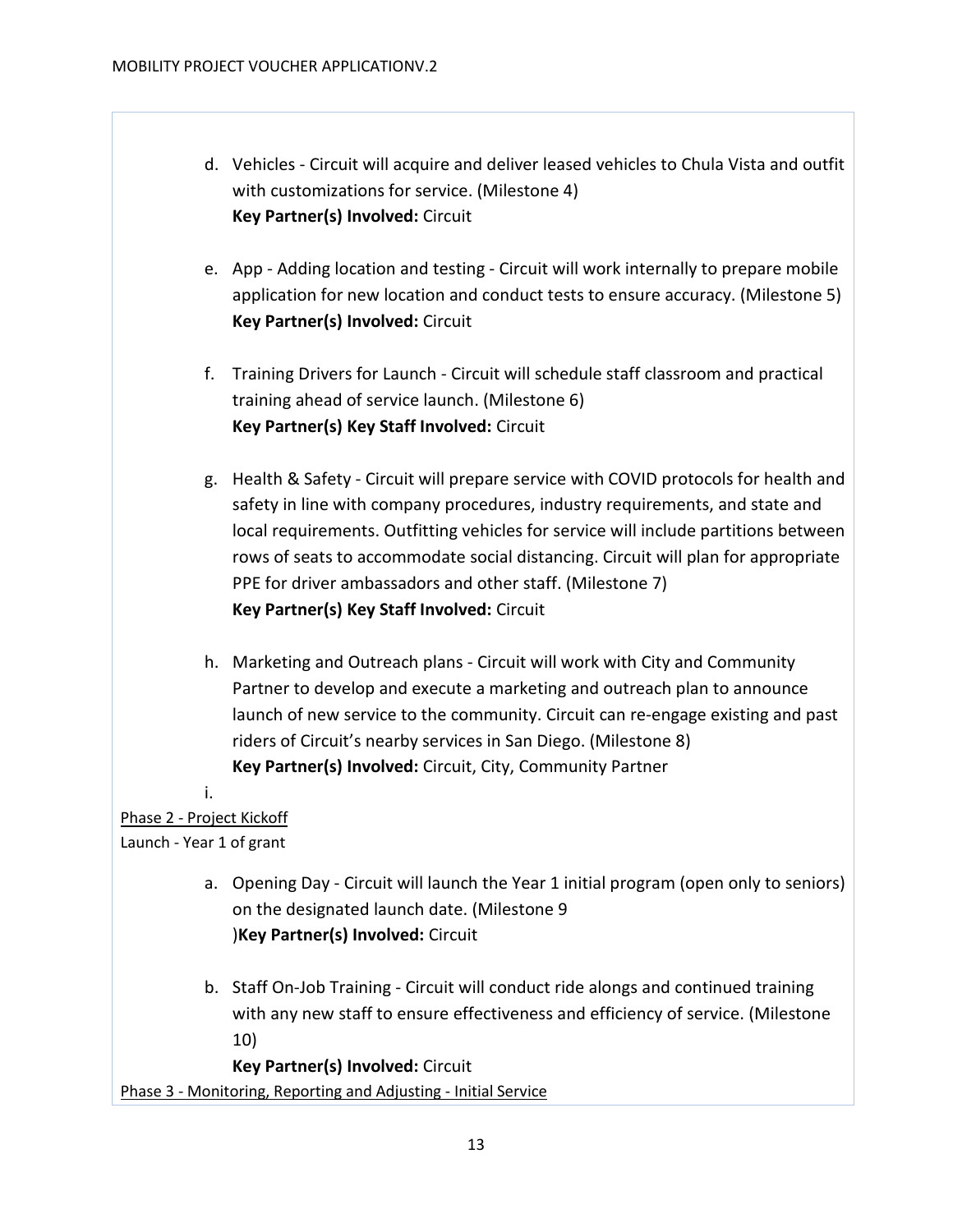Year 1 of operation, Year 1 of grant

- a. Program Monitoring Circuit will study developing ridership trends to learn busiest ridership times, request hotspots, etc. Circuit will also conduct rider surveys to learn about rider preferences, needs, and behavior. **Key Partner(s) Involved:** Circuit
- b. Monthly Reporting Circuit will report back to the City with data collected to refine service on a monthly basis, as well as any other required periodic reporting such as quarterly maintenance history. Reports can be made available to CARB on a regular or as needed basis. (Milestones 11 - 22) **Key Partner(s) Involved:** Circuit, City
- c. Health & Safety Circuit will regularly conduct advanced cleaning of vehicles and require driver ambassadors, staff, and riders to wear appropriate face coverings. Driver Ambassadors will wear appropriate PPE including masks and gloves. Circuit will work with the City for any needed accommodations for riders and to adjust service as state and local policy adjusts during and after the pandemic. **Key Partner(s) Key Staff Involved:** Circuit, City
- d. Service Adjustments Circuit will collaborate with City and Community Partner to adjust service based on data trends and community feedback. **Key Partner(s) Involved:** Circuit, City, Community Partner
- e. Ongoing Community Engagement City, Community Partner, and Circuit will continue to engage with the community and community organizations within northwest Chula Vista to educate about using the service and receive feedback for service improvement.

**Key Partner(s) Involved:** City, Community Partner, Circuit

f. Advertising and Sponsorship - Circuit will sell and execute third-party advertising campaigns with a revenue share to the City to support the service. Circuit and the City will work to identify key program sponsors to further support expansion and/or extension of service, including Business Improvement Districts, local businesses, etc.

**Key Partner(s) Involved:** Circuit, City

Phase 4 - Service Expansion to General Public

Year 2 of operations, Year 2 of grant

a. Planning for Service Expansion - Circuit will work with the City and Community Partner to plan for service extension to the general public, including rollout timeline. We estimate this expansion to happen in Year 2. (Milestone 23) **Key Partner(s) Involved:** Circuit, City, Community Partner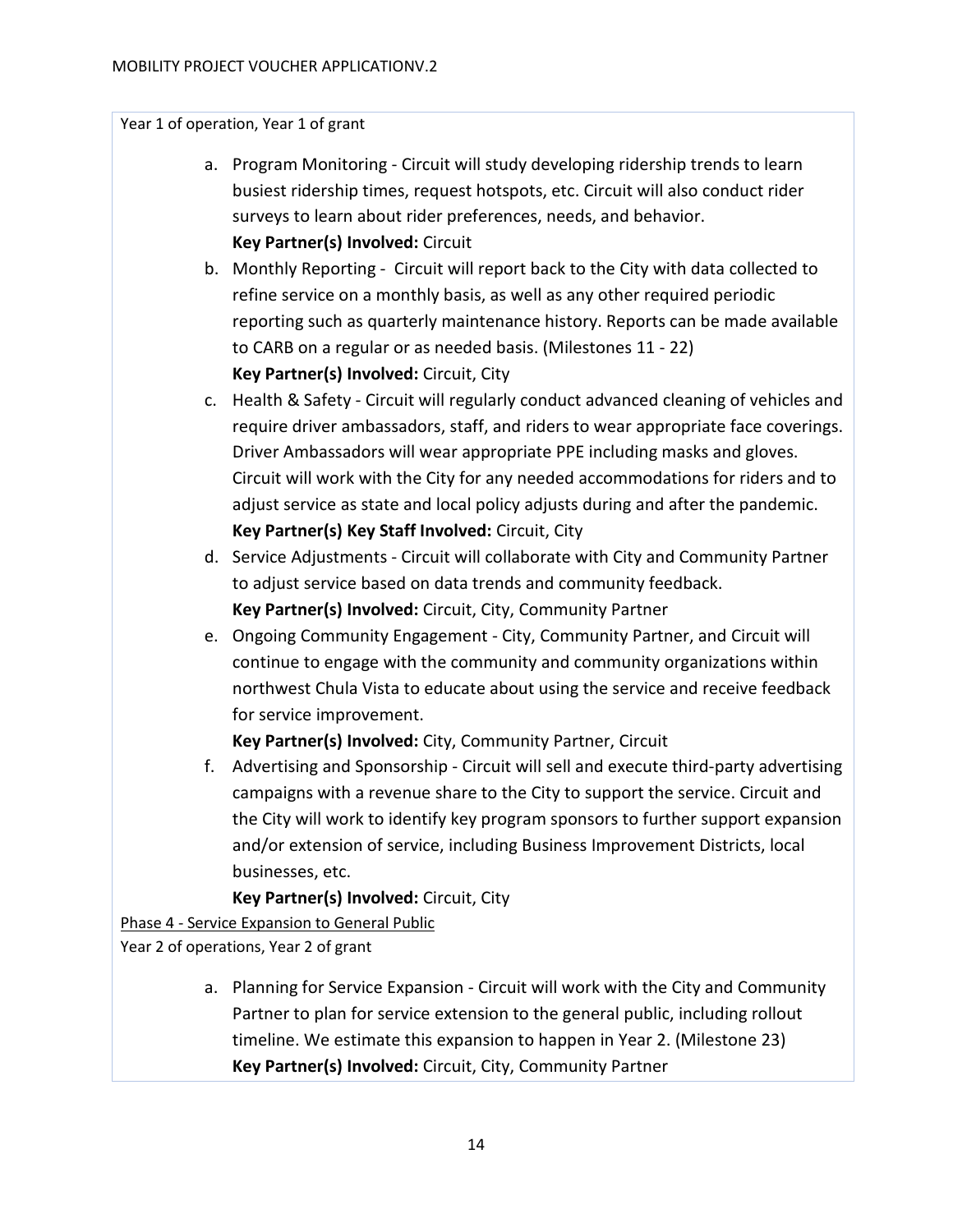- b. App Adjustments and testing Circuit will work internally to prepare mobile application for opening to the general public, including fare categories, and conduct tests to ensure accuracy (Milestone 24) **Key Partner(s) Involved:** Circuit
- c. Marketing & Communication Circuit will collaborate with City and Community Partner to prepare and implement a marketing and outreach plan for announcing service expansion to existing and potential riders. (Milestone 25) **Key Partner(s) Involved:** City, Community Partner, Circuit
- d. Launch of Expanded Service Circuit will collaborate with City and Community Partner to launch the expanded service. (Milestone 26) **Key Partner(s) Involved:** City, Community Partner, Circuit

Phase 5 - Monitoring, Reporting and Adjusting - Expanded Service

Years 2 - 3 of operations, Years 2 - 3 of grant

- a. Program Monitoring Circuit will study developing ridership trends to learn busiest ridership times, request hotspots, etc. Circuit will also conduct rider surveys to learn about rider preferences, needs, and behavior. **Key Partner(s) Involved:** Circuit
- b. Monthly Reporting Circuit will report back to the City with data collected to refine service on a monthly basis, as well as any other required periodic reporting such as quarterly maintenance history. Reports can be made available to CARB on a regular or as needed basis. (Milestones 27 - 50) **Key Partner(s) Involved:** Circuit, City
- c. Health & Safety Circuit will regularly conduct advanced cleaning of vehicles and require driver ambassadors, staff, and riders to wear appropriate face coverings. Driver Ambassadors will wear appropriate PPE including masks and gloves. Circuit will work with the City for any needed accommodations for riders and to adjust service as state and local policy adjusts during and after the pandemic. **Key Partner(s) Key Staff Involved:** Circuit, City
- d. Service Adjustments Circuit will collaborate with City and Community Partner to adjust service based on data trends and community feedback. **Key Partner(s) Involved:** Circuit, City, Community Partner
- e. Ongoing Community Engagement City, Community Partner, and Circuit will continue to engage with the community and community organizations within northwest Chula Vista to educate about using the service and receive feedback for service improvement.

**Key Partner(s) Involved:** City, Community Partner, Circuit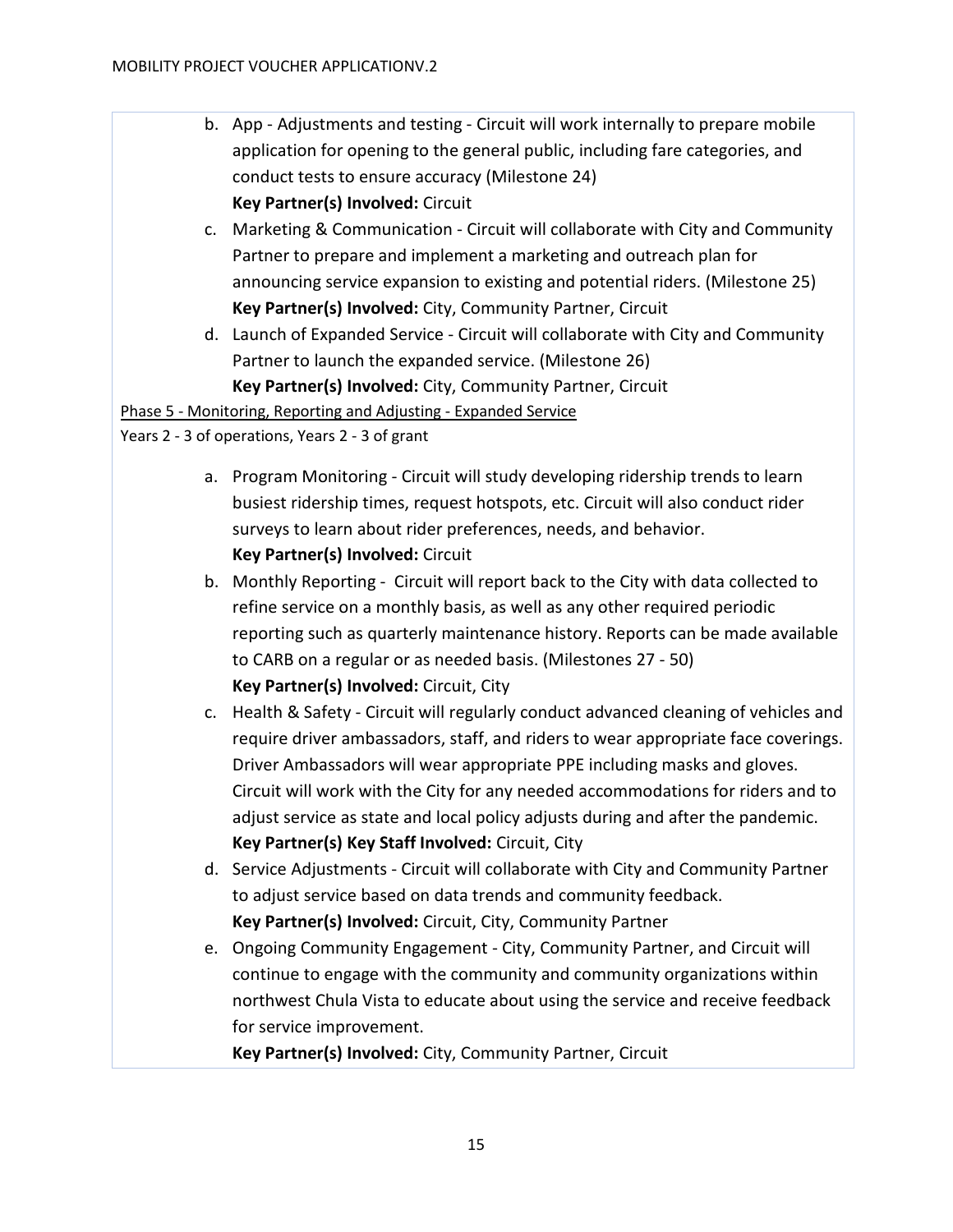f. Advertising and Sponsorship - Circuit will sell and execute third-party advertising campaigns with a revenue share to the City to support the service. Circuit and the City will work to identify key program sponsors to further support expansion and/or extension of service, including Business Improvement Districts, local businesses, etc.

**Key Partner(s) Involved:** Circuit, City

Phase 6 - Year 4 of Operation, End of Grant Term

Year 4 of Operations and afterwards

- a. Final Reporting The City will work with Circuit and Community Partner to provide any final reporting documents to CARB. **Key Partner(s) Involved:** City, Circuit, Community Partner
- b. Operations in Year 4 The City will work with Circuit and Community Partner to provide service during Year 4 of operations. **Key Partner(s) Involved:** City, Circuit, Community Partner
- c. Planning for Service After Grant Term Circuit will work with the City and Community Partner to plan for service following the grant term and ongoing sustainability.

**Key Partner(s) Involved:** Circuit, City, Community Partner

# <span id="page-15-0"></span>**COMMUNITY TRANSPORTATION NEEDS ASSESSMENT**

*This section collects information about the applicant's activities to understand the transportation needs of residents in the area consistent with the program requirements set forth in the [CMO](https://www.cleanmobilityoptions.org/implementation-manual/)  [Implementation Manual.](https://www.cleanmobilityoptions.org/implementation-manual/) Applicants must demonstrate that the proposed project is responsive to transportation needs and community preferences for the transportation solutions identified through meaningful, broad-based engagement. The community transportation needs assessment must be completed by the time of application submission and be a basis for the project idea. Applicants may rely on existing assessments and activities done in past 4 years if they are consistent with the requirements and conditions as defined. The entire project area must be represented in the Community Transportation Needs Assessment.*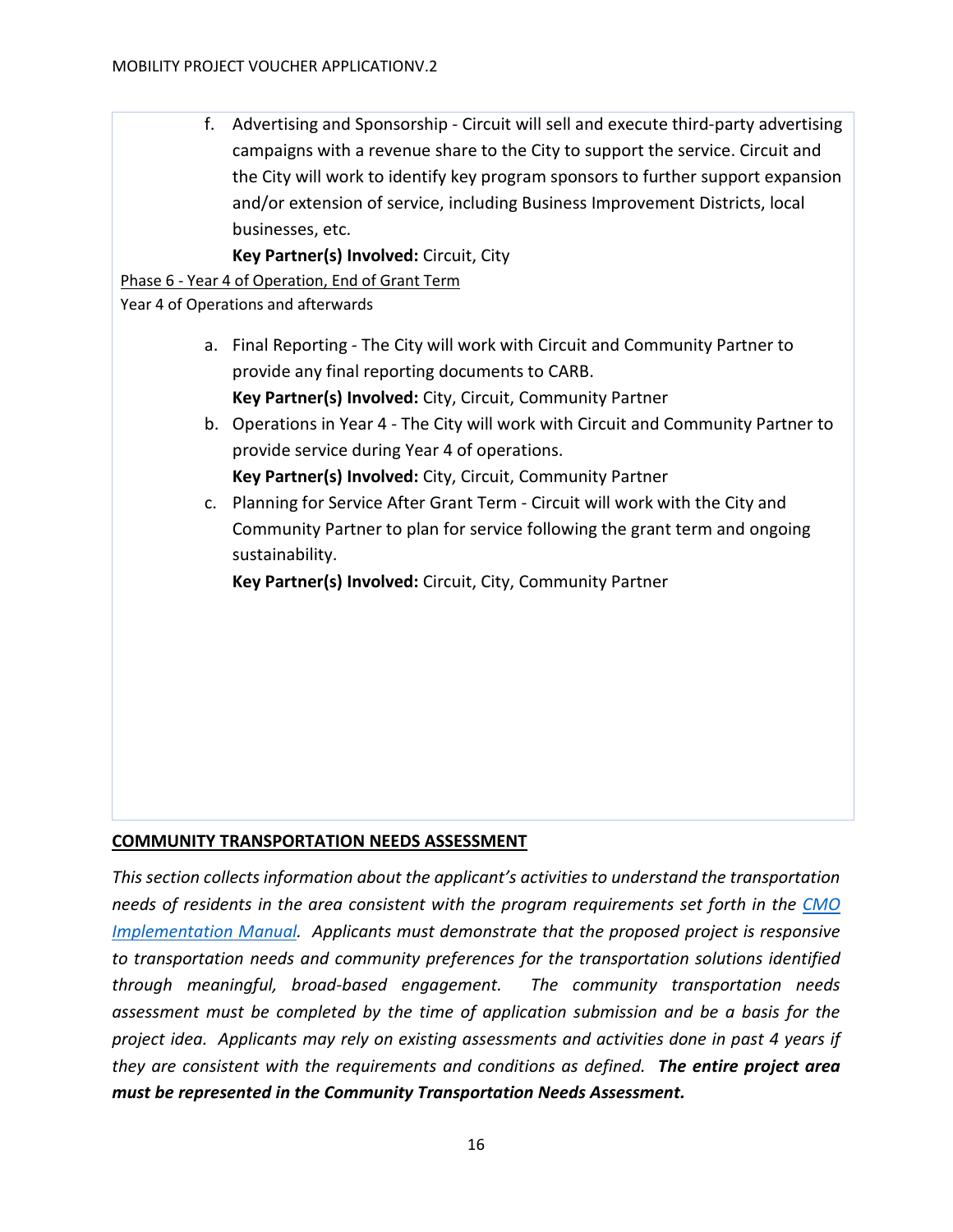# **12. What data sources and indicators have you used to develop a Transportation Access Data Analysis? Please attach a copy of the resident survey used in your analysis.**

The 2018 Chula Vista Age-Friendly Action Plan identified several goals related to senior transportation based on feedback received during the development of the plan with residents and stakeholders. These included goals to increase ridesharing options for seniors in the community and provide shuttles for community events. In addition, in year one of the plan implementation a pilot project was conducted to increase senior use of transit through guided field trips to destinations and events in northwest Chula Vista including Harbor Fest, Norman Park Senior Center and the Living Coast Discovery Center. To view the full plan and learn more about the pilot project, please visi[t https://www.chulavistaca.gov/agefriendly.](https://www.chulavistaca.gov/departments/development-services/housing/age-friendly-communities)

In May 2020 the City's first ever Active Transportation Plan was adopted, updating and bringing together the 2010 Pedestrian Master Plan and 2011 Bikeway Master Plan. This integrated mobility plan focused primarily on non-motorized users and introduced recent micro-mobility trends, new to the public roadways in Chula Vista. While the plan outputs mainly focused on bike and pedestrian infrastructure improvements, the outreach process included extensive efforts to reach low-income families and seniors to learn about mobility trends and preferences in our multi-modal system. To learn more about the outreach and see the full plan visit [https://www.chulavistaca.gov/departments/engineering/active](https://www.chulavistaca.gov/departments/engineering/active-transportation-plan)[transportation-plan.](https://www.chulavistaca.gov/departments/engineering/active-transportation-plan)

In collaboration with the City, the San Diego Association of Governments (SANDAG) administered a survey in August - September 2020 to assess the needs of the community and gather information on a proposed Chula Vista Mobility HUB in northwest Chula Vista. The survey was provided in English and Spanish and was distributed by the City and community based organizations. This survey provides the most recent and most comprehensive effort to reach seniors in the northwest area of Chula Vista, also the target population of the CV Community Shuttle service area, and is therefore used for the majority of the needs assessment towards this grant. **Please see the SANDAG Mobility HUB Survey attached.**

In addition, SANDAG currently has a second surveying effort underway to reach low-income individuals and families and assess Mobility Needs in collaboration with the Chula Vista Community Collaborative. Although not yet available, the survey will provide greater guidance to the project team on operations for the CV Community Shuttle. *Note: The response should list data sources and/or accessibility indicators (a resident survey is required, in addition to a minimum of three data sources or indicators from section b below). Data sources and accessibility indicators include but are not limited to:*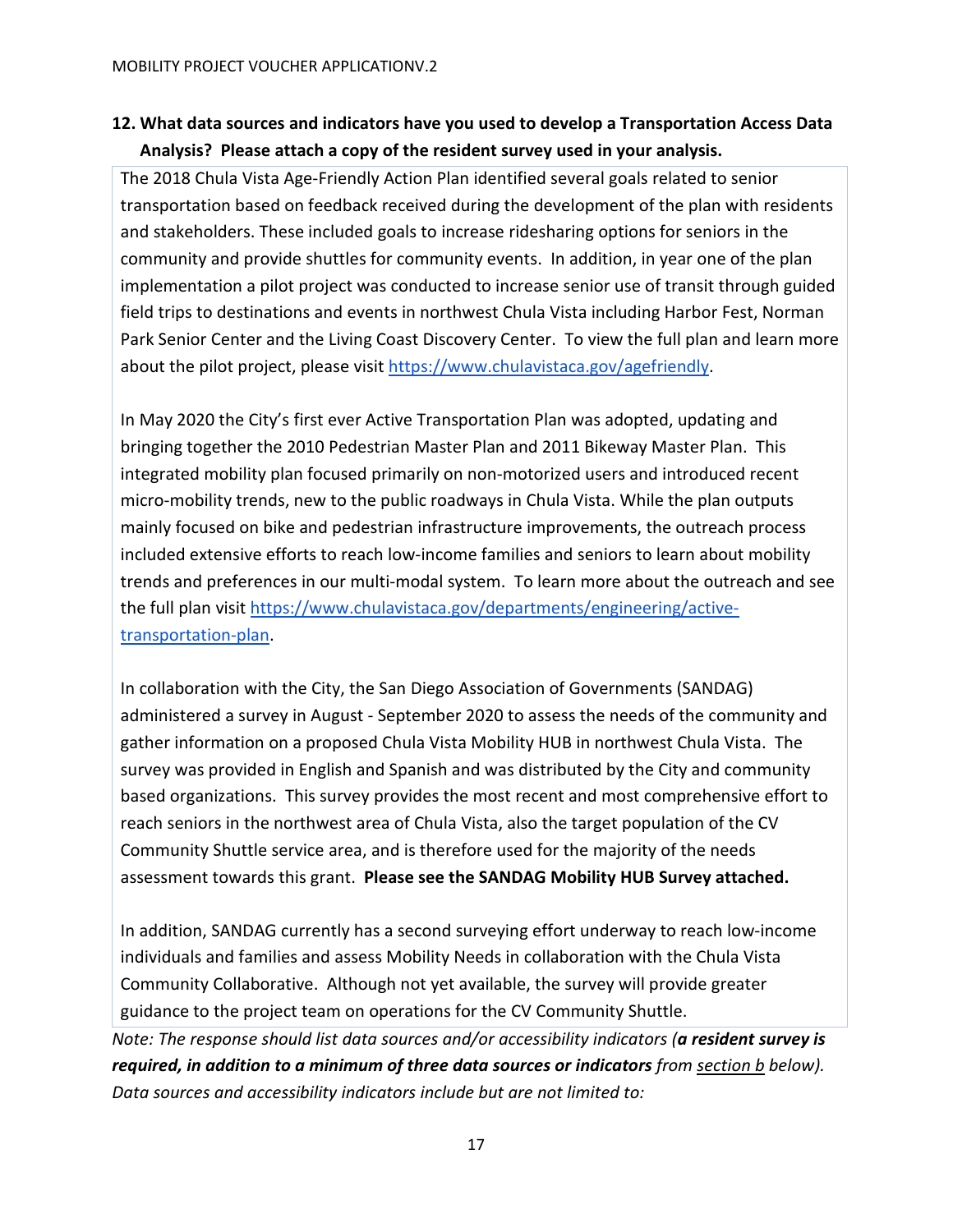- *a. Surveys of residents regarding existing travel behavior. Surveys may be administered through in-person interviews, paper or online questionnaires, and options must be provided for residents that do not have access to a computer or the internet.*
- *b. Accessibility indicators:*
	- *i. U.S. EPA Walkability Index*
	- *ii. Vehicle ownership per household (from Census American Community Survey)*
- *iii. Cost of existing transit an[d](https://gasprices.aaa.com/?state=CA) average cost per week for fueling car*
- *iv. Median household income*
- *v. Access to job opportunities [\(](https://lehd.ces.census.gov/data/)from LEHD-LODE)*
- *vi. List any existing shared clean mobility projects in the community (ex. bikeshare, electric shuttle or buses, electric carshare, etc.); existing public transit stops; and/or existing bicycle routes.*

*A complete list of all indicators and how to access them is available on the CMO website at*  <https://www.cleanmobilityoptions.org/project-development-tools/>

**13. Based on your Transportation Data Analysis, what are the community's main travel patterns and transportation gaps?**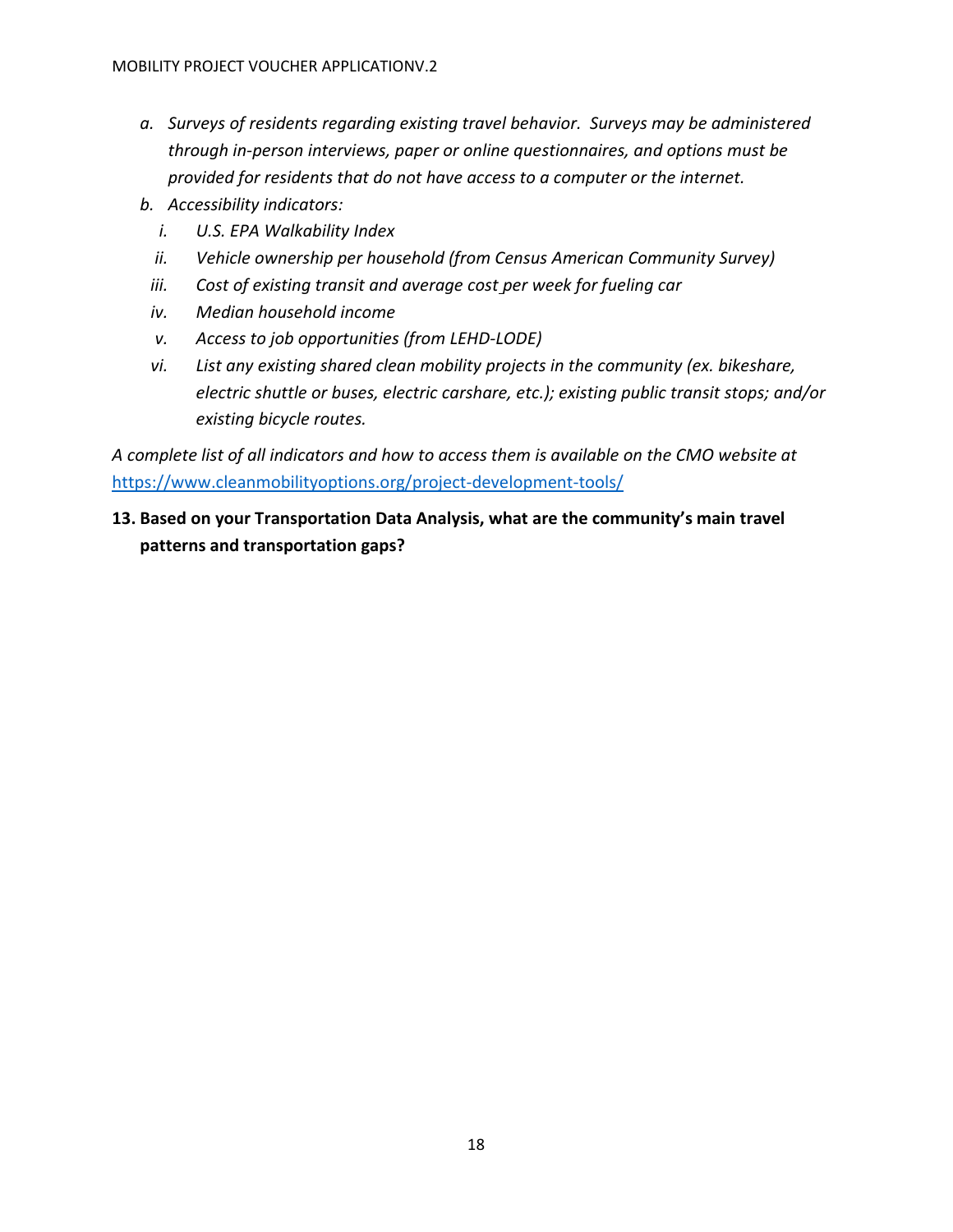From the 2020 SANDAG Mobility HUB survey responses seniors identify safety, reliability and familiarity as the main desired features for transportation services in the community. Many seniors struggle to have basic transportation needs met to access food, make medical appointments, fill prescriptions and interact socially. By providing on demand service in a dedicated project area with a number of these services and amenities, these barriers will be reduced.

The SANDAG survey revealed that gaps for seniors in transit information exist and they desire better connections. Transit information is not always provided to the senior community in an easy to understand manner, especially when many do not have access to electronic devices or the required technologic literacy to use internet based services. This project will provide education around the technologies, kiosks for those without direct access, and provide other options such as phone requests.

Finally, during the 2018 Age-Friendly efforts, seniors at residential housing communities indicated that while they were engaged at their own housing complexes, they often felt disconnected from the greater community and wanted additional transportation options to attend community events. This CV Community Shuttle would fill that gap in transportation access.

*Note: The response must provide a summary analysis with key conclusions about travel patterns and transportation gaps (e.g. a Transportation Access Data Analysis) in the community based on the sources above. The purpose of this response is to provide an objective demonstration of needs that can be validated.*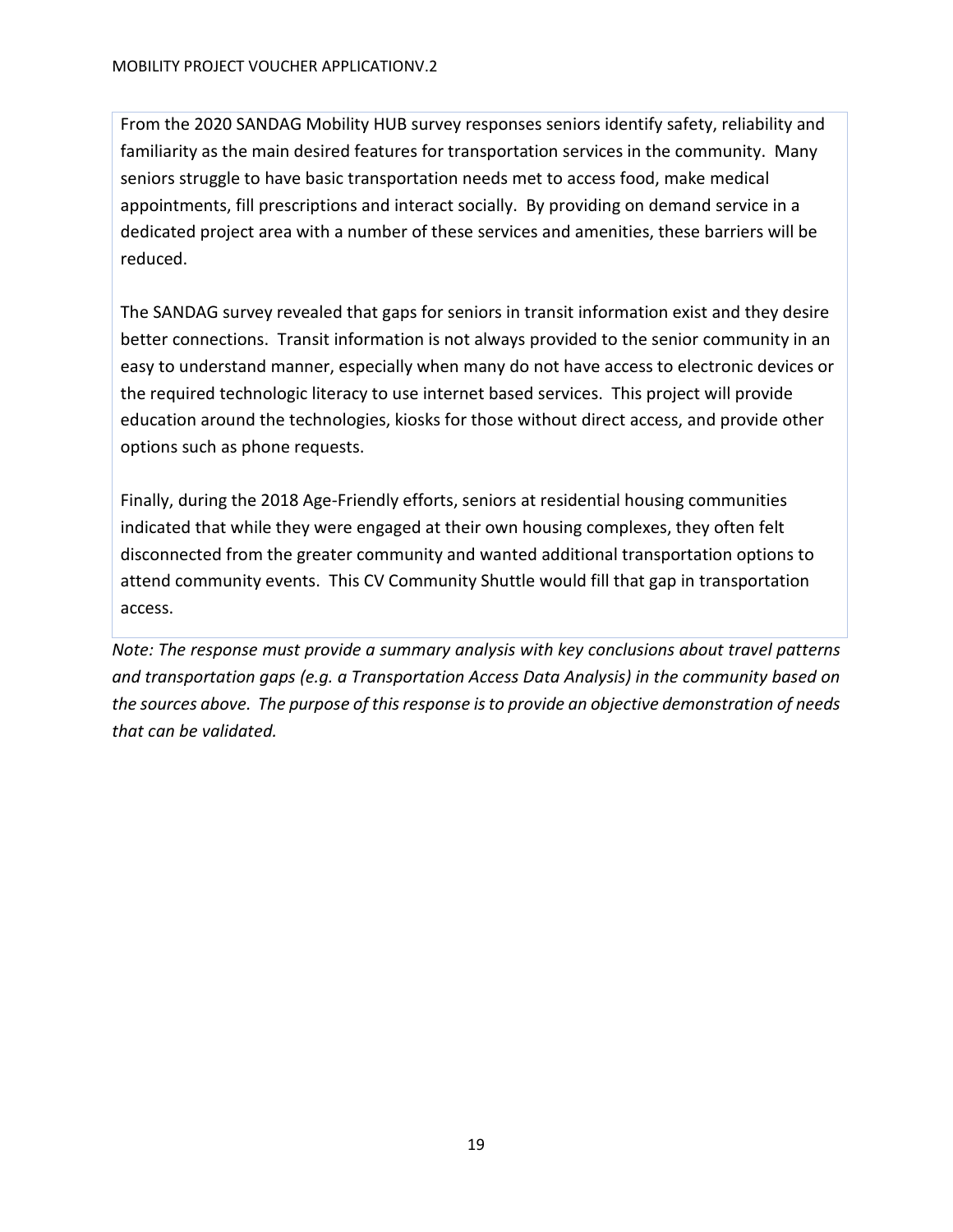# **14. What types of meaningful, representative, community engagement activities have been conducted to assess the community's transportation needs? (The response must include at least two types of engagement activities).**

SANDAG Mobility HUB Survey - In September 2020 the survey concluded to inform a concept of operations for a Mobility HUB to be located at one of two trolley stations in Northwest Chula Vista. Due to COVID-19, distribution of the survey was heavily reliant on an online panel, social media, community partner email lists, postcard distribution at food pantries and key informant telephone interviews through the Project Advisory Group and stakeholders from both the business and CBO community, including: South Bay Community Services, Community Through Hope, AARP, Renewing Life, Norman Park Senior Center, Filipino Community leaders, City Commissions, Seven Mile Casino and other employers in northwest Chula Vista. In addition, social media (Facebook, Instagram, Next Door, Nixle and City Newsletter) was used to solicit participation. Nearly 550 surveys were received, with a representative sample of seniors (60+) accounting for 19% of responses.

The 2020 Active Transportation Plan included an extensive outreach process to address pedestrian and bicycle needs, along with essential connectivity issues. The main outreach efforts were conducted in 2019 prior to COVID-19 and enabled the team to interact live at a variety of events. These included two "pop-up" activities in April 2019, to reach community members who may not normally attend a traditional community workshop, in eastern Chula Vista at the Otay Ranch Farmers Market and in western Chula Vista Western at Day of the Child (sponsored by the Chula Vista Community Collaborative). The effort also included an online survey to capture additional comments and had an interactive activity allowing participants to identify the most common routes they travel. Some of the top themes learned during this process included the desire for: calmer and safer traffic conditions; safe and secure public spaces; connected communities; facilities that serve all ages; and new technologies and modes.

*Note: The response must discuss community engagement activities done through at least two engagements such as workshops, community meetings, house meetings, focus groups, interviews, or other direct interface with residents. The purpose of holding at least two engagement activities is to increase opportunities for stakeholder residents to provide input. For each, include the approximate date, location, and number of attendees or participants, and what measures were taken to ensure that the combination of activities provided residents with an equitable opportunity to participate.* 

# **15. What were the main transportation and mobility needs identified by the community engagement activities outlined? Describe in detail.**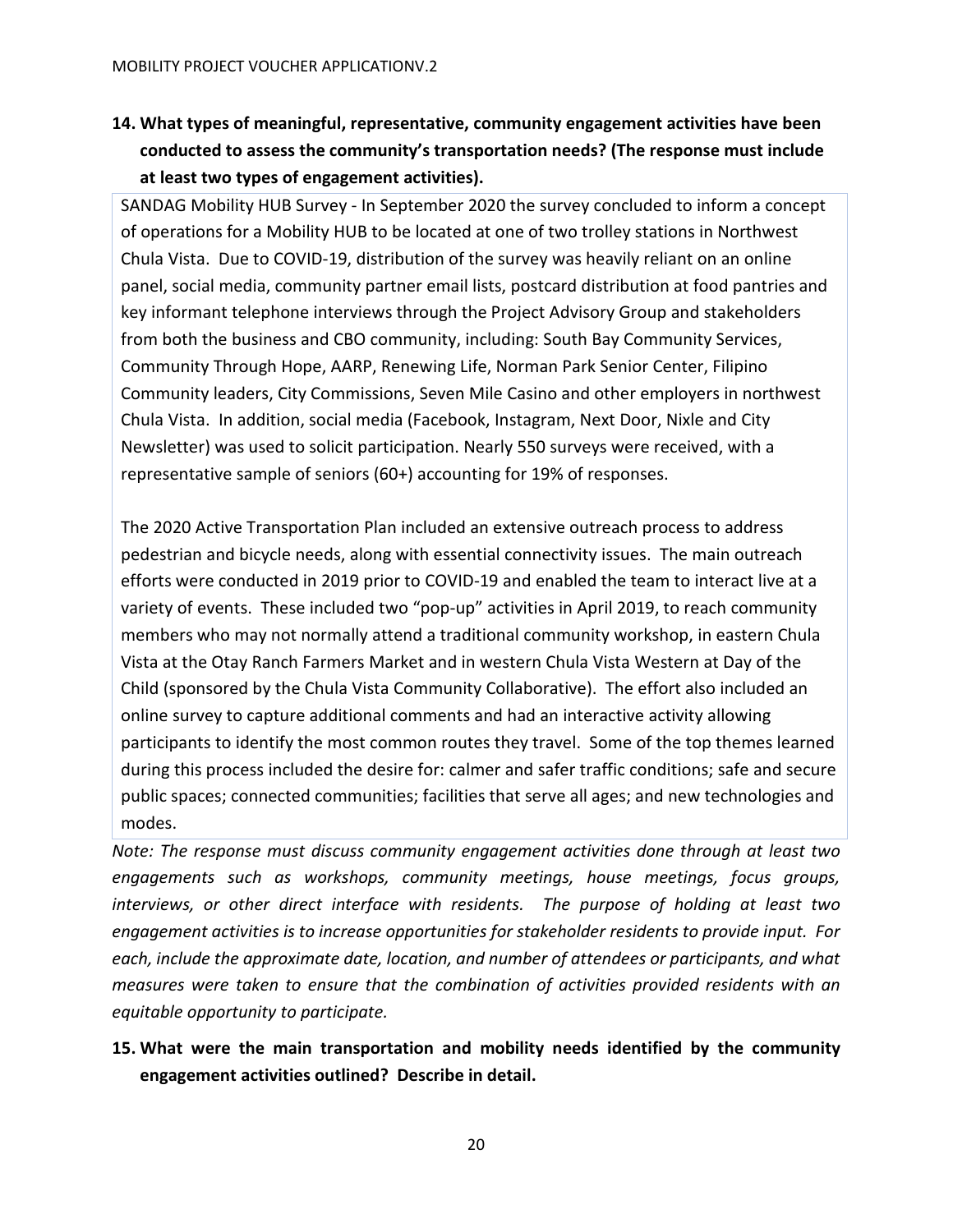In all outreach efforts, seniors consistently identify the following issues as the top priorities/barriers to transportation:

- 1. Safety Across all categories, not just transportation, seniors identify the need for safety and the perception of safe places as a key factor to their comfort level to leave their homes.
- 2. Connectivity A major obstacle for seniors and disabled is being able to reach a transportation hub location by walking or with the use of a mobility aid device. These first/last mile connections and door to door options are particularly important for an aging population.
- 3. Cost Many seniors, veterans, and under-banked households live on a fixed income. Metropolitan Transit System (MTS), the transit provider in Chula Vista and the greater San Diego area recently increased fares for monthly passes to seniors by nearly \$10. This presents a large barrier to seniors utilizing transit and needing a first/last mile option that is fare based, often making it financially infeasible to afford a round trip.
- 4. Reliability Predictability is important for any transportation option, especially for seniors and disabled persons that are often more time sensitive than others. Seniors expressed that options such as the MTS Access program providing point to point service are often delayed by long windows of time and make it difficult to make appointments. Interviewed stakeholders also indicated seniors have fears of becoming stranded.
- 5. Familiarity/Customer Service Knowing the person that is picking you up or having information that they are a trusted source is important for seniors, some of which will select more expensive options or forego trips to avoid the unknown. In addition, seniors often need a little extra help to reach destinations with assistance being able to carry packages or shopping bags.
- 6. Technology The technology divide is more evident in seniors and disabled than any other population. Whether it is fear of the unknown and lack of knowledge or the lack of desire to own and use technological devices such as smart phones, in our ever growing world reliant on technology this is a huge barrier for seniors.

*Note: The response should provide a comprehensive description of the range of transportation needs identified through community engagement, including those not addressed the proposed*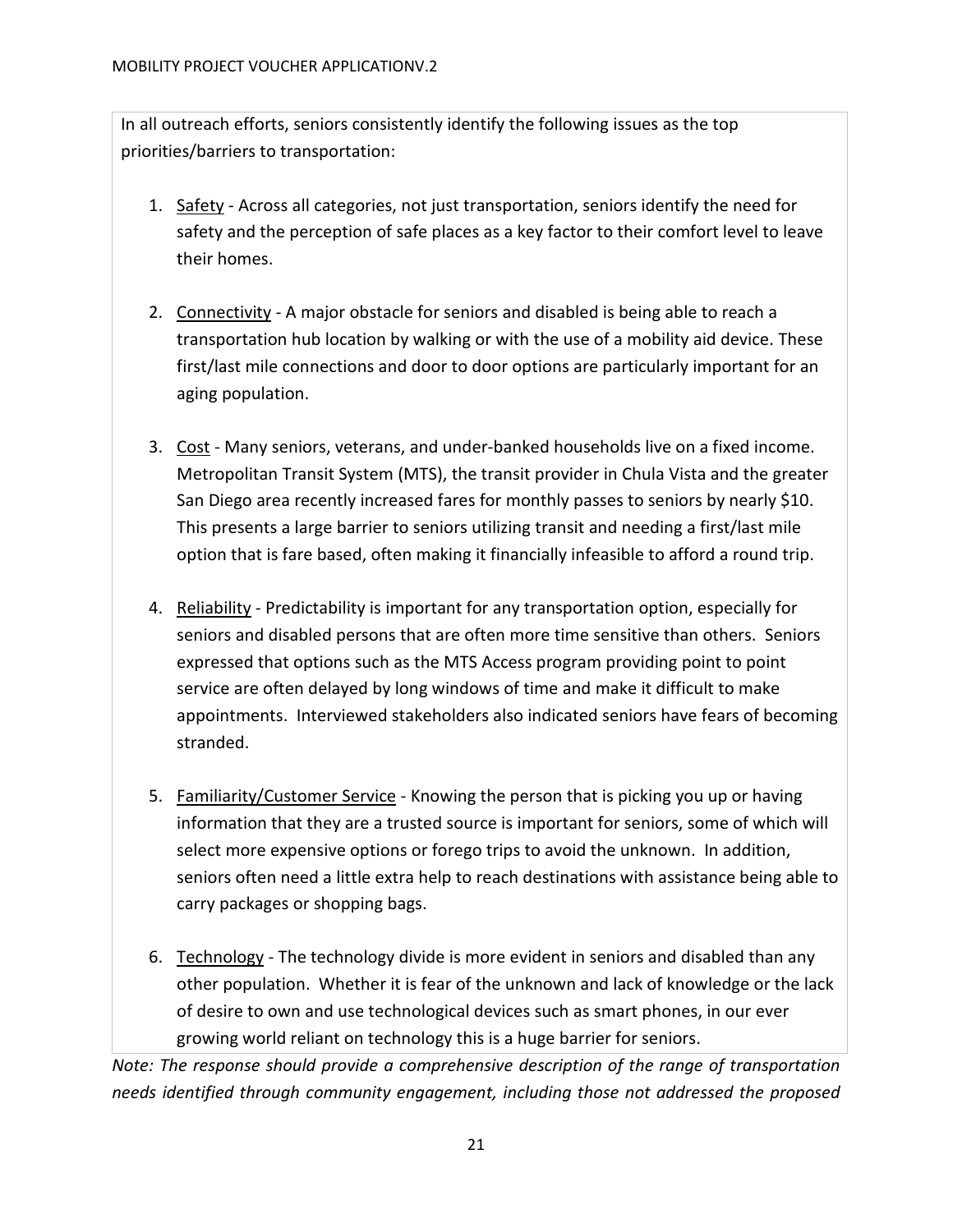*project. Needs describe the problem, obstacle, challenge, or "gap;" rather than the solution itself. Please address in particular:*

- *a. What transportation needs have been expressed?*
- *b. What were the most commonly expressed transportation needs?*
- *c. Which of these needs does your project address?*
- *d. If your proposal does not address the most significant needs, why not?*

# **16. How does your proposed project contribute to addressing the needs and preferences for transportation solutions expressed by the community in the needs assessment?**

The CV Community Shuttle will provide an on-demand shuttle, which was the highest rated transportation option identified by seniors in the SANDAG Mobility HUB survey. It should be noted that the survey did not distinguish features from service, so while the shuttles were identified at 50% as being most important for a mobility HUB, they outranked all other modes including bikes, carshares and scooters. The top concerns of the targeted community, seniors, were safety, which will be addressed in the design of our shuttle program, as follows:

- 1. Safety Our team has incorporated various safety concerns voiced by the community about mobility. Our proposed service would provide trips on an on-demand basis, door to door, meaning that riders would not have to wait at a specified stop. Drivers would connect with riders when they arrive and vehicles would be clearly identifiable as part of the service. Circuit's hiring and training process focuses on safe drivers with excellent customer service skills. All of Circuit's driver ambassadors are w2 paid, trained, and background checked. Circuit's vehicles will be regularly cleaned and maintained and in good operating order. Circuit also has advanced health and safety measures in place in line with best practices for COVID19.
- 2. Connectivity Our proposed project would close connectivity gaps for those living in the service area by providing on demand services. The transportation provided to the seniors in the area would connect them to a medical office, retail facility, or a transportation hub such as a trolley or bus stop.
- 3. Cost The CV Community Shuttle would be provided to seniors in the project area for no charge, reducing a huge gap for first/last mile transportation to transportation HUBs and providing direct access to essential services. The service would be available to the general public starting in Year 2 for a low affordable fare and remain free to seniors.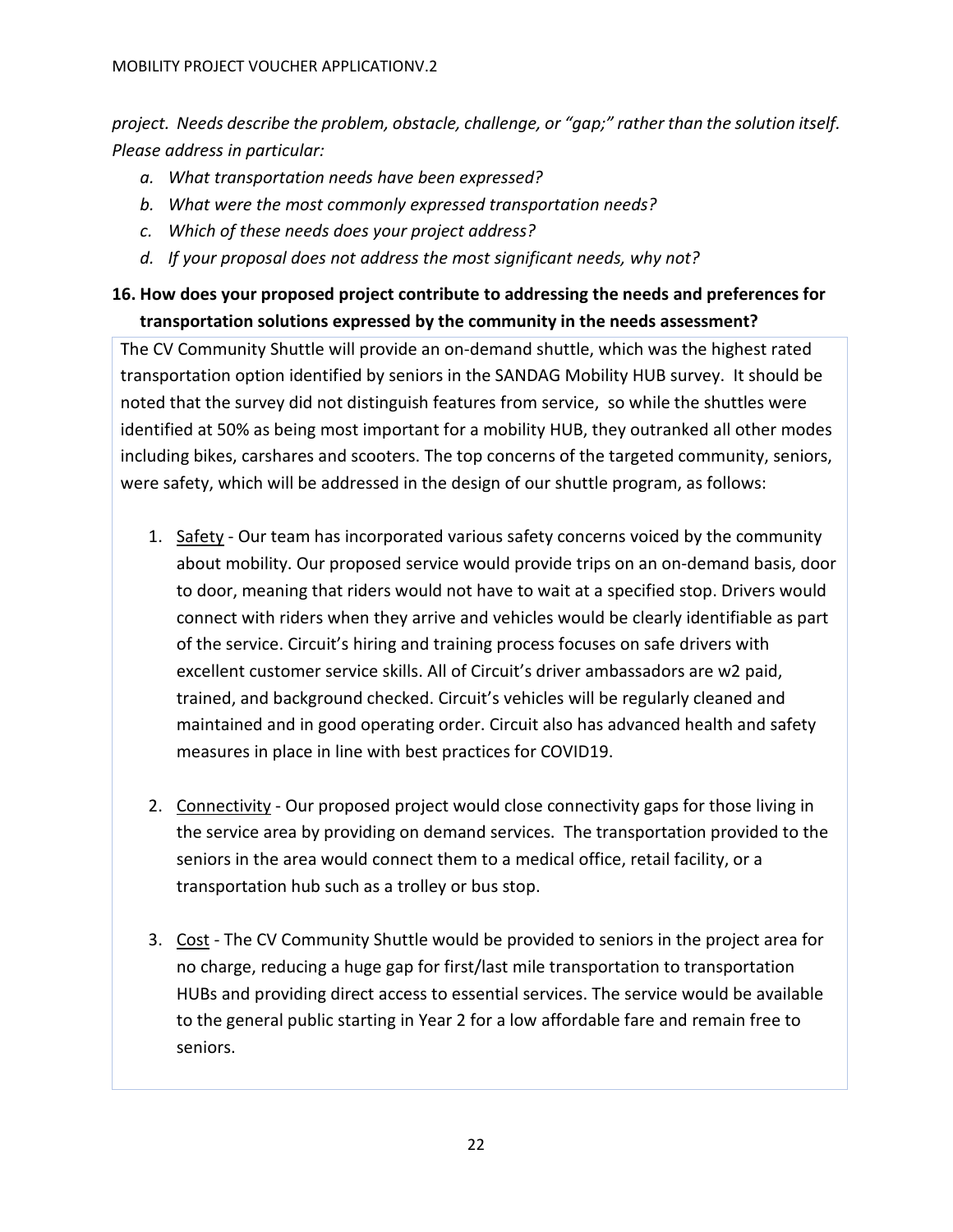- 4. Reliability By designing the service around short trips, Circuit is able to provide an efficient service with shorter wait times than a traditional fixed route service. Riders are able to track the progress of the vehicle in the app and are given an estimated time of arrival. Riders and drivers can communicate through the app and by phone to make it easier to find each other at pick-up. Circuit has operated all-electric vehicle services for over 9 years and has the operational and maintenance procedures in place to provide a consistent and reliable service.
- 5. Familiarity/Customer Service By utilizing a single vendor, the CV Community Shuttle increases the opportunity for repeat drivers and additional personalized services. Circuit hires locally and trains its driver ambassadors in customer service and ADA services.
- **6.** Technology Through the use of kiosks and education to community partners, the City and Circuit will work to reduce technological barriers in using the CV Community Shuttle.

*Note: the response should provide a comprehensive description of the range of preferred transportation solutions identified through community engagement, including those not addressed the proposed project. Please address in particular:*

- *a. What preferences for transportation solutions have been expressed?*
- *b. What were the most commonly expressed preferences for transportation solutions?*
- *c. Which of these solutions does your project provide?*
- *d. If your project does not provide the most popular transportation solution, why*

# **17. When were the needs assessment activities described above completed?**

Initial needs assessments were identified in the Healthy Chula Vista and Age-Friendly Community (AFC) Action Plans between 2016-2018. The 2018 AFC identified several goals around establishing senior shuttle services, particularly in northwest Chula Vista. The September 2020 SANDAG Mobility HUB survey provided greater detail into the first/last mile needs of the community. As mentioned previously, an additional SANDAG Mobility Needs Assessment survey is currently being conducted and results are expected in November-December 2020.

Shuttle service has been consistently identified as a preferred transportation mode when seniors are unable to drive themselves. Point to point and on-demand service has been identified as a higher priority over other modes such as walking, biking and other car sharing services.

*Note: Needs assessments must have been completed within the past four years. However, to*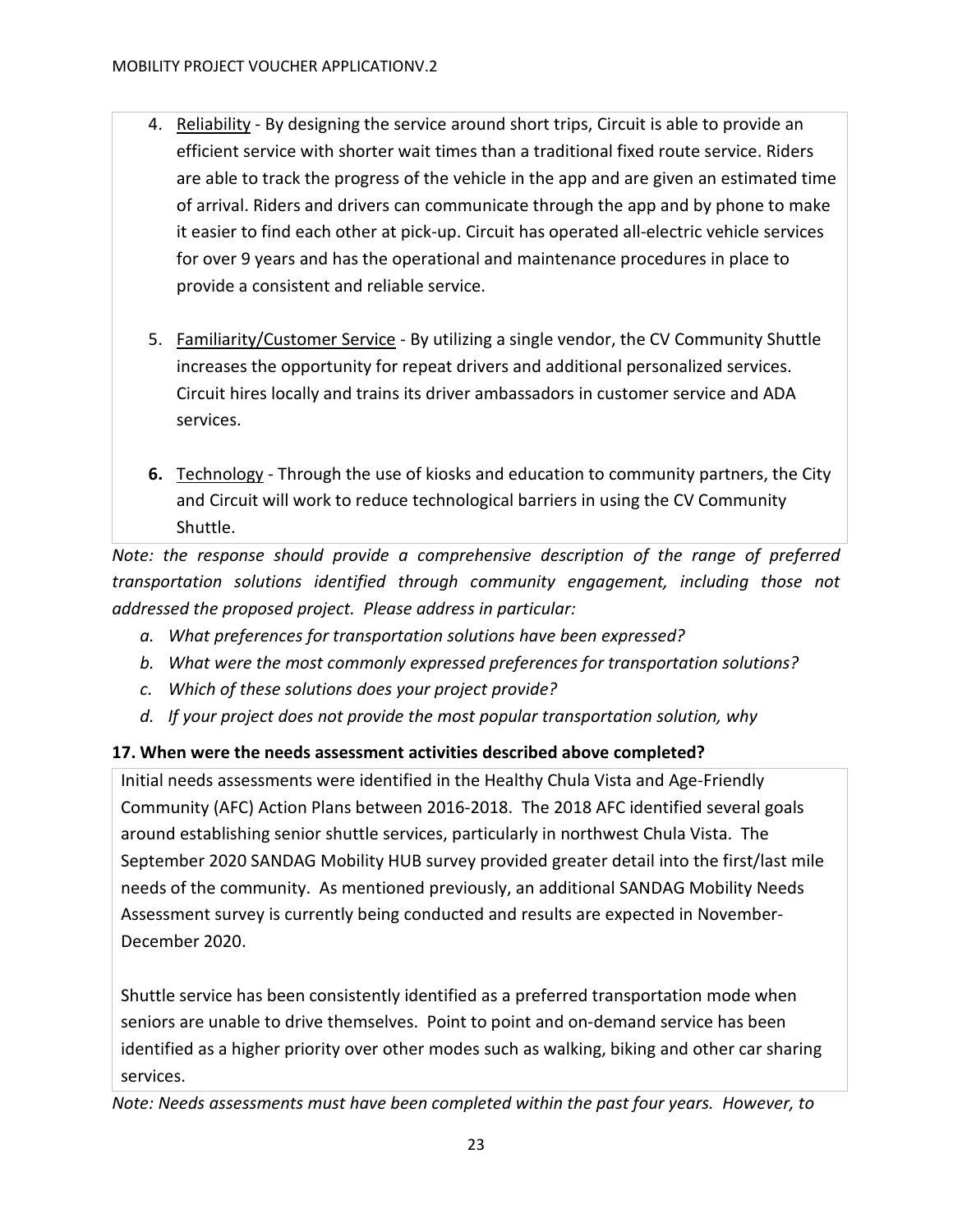*use the needs assessment expenses as part of the applicant's Community Resource Contribution, it must have been completed within the past year.*

**18. Attach the Summary Report of your community transportation needs assessment. Write in "attached" in the box along with any comments.** 

The SANDAG Mobility HUB survey results are attached.

*Note: The report must provide a summary of the outcomes of the assessment. The application must demonstrate a direct connection between the needs assessment conclusions included in the report and a proposed project model (e.g. target community/audience, scale of project, project model).*

# <span id="page-23-0"></span>**PROJECT AREA PROFILE**

*This section collects information about physical boundaries of the project in relation to the requirement that project benefit disadvantaged and low-income communities as defined. The project area is the geographic area where end-users reside, where services are based, and where infrastructure to be installed (it does not correspond to destinations or routes). Up to 20 percent of voucher-funded infrastructure and services may be located outside the project area, with documentation of supportive community input reflecting community-identified needs.* 

(select at least one and all that apply)

- [SB 535 Disadvantaged Communities:](https://oehha.maps.arcgis.com/apps/View/index.html?appid=c3e4e4e1d115468390cf61d9db83efc4) Census tracts in the top 25 percent of CalEnviroScreen 3.0 scores.
- ☐ Affordable housing facility consistent with the CMO requirements.
- $\Box$  Tribal lands within AB 1550-designated low-income communities or SB 535 Disadvantaged Communities. For the purposes of this criterion, "tribal lands" includes any property owned by a California Native American tribal authority and is not limited to federally recognized reservations.

# **19. Which of the following geographies is your Project Area located within?**

*Note: For the purposes of CMO Voucher Pilot Program, the affordable housing facility must meet the following criteria:*

- *a. The property must have at least five units.*
- *b. The property must be deed-restricted low-income residential housing, where at least 80 percent of property residents have incomes at or below 60 percent of the area median income.*

# **Conditional (19a-d):**

**a. If your project area is within an affordable housing facility, please provide the address of the facility or facilities.**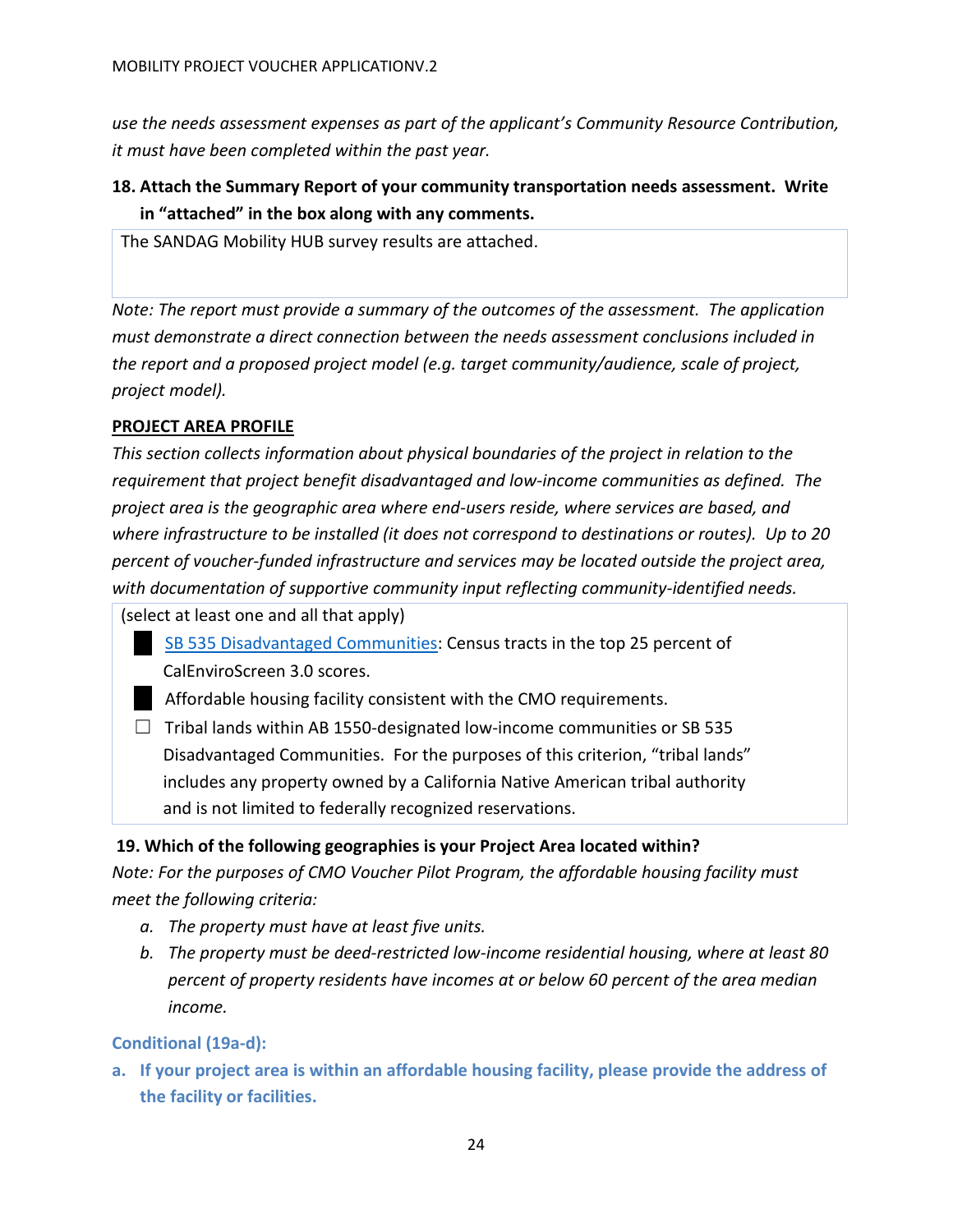Seniors on Broadway - [845 Broadway, Chula Vista, CA 91911](https://www.bing.com/local?lid=YN93x186204999&id=YN93x186204999&q=Seniors+On+Broadway&name=Seniors+On+Broadway&cp=32.61931228637695%7e-117.08463287353516&ppois=32.61931228637695_-117.08463287353516_Seniors+On+Broadway) Congregational Tower Apartments - [288 F St, Chula Vista, CA 91910](https://www.bing.com/maps?&ty=18&q=Congregational%20Tower%20Apartments&satid=id.sid%3aa0e8304b-915b-47e6-b8d4-2c72df54603d&ppois=32.641517639160156_-117.07904815673828_Congregational%20Tower%20Apartments_%7E&cp=32.641518%7E-117.079048&v=2&sV=1)

**b. If your project area is within an affordable housing facility, please explain how each property meets the affordability requirements including, (1) list the total number and breakdown of deed-restricted units; and (2) list the affordability/income mix of each property and how it meets the requirement of at least 80 percent of property residents with incomes at or below 60 percent of the area median income. In addition, please provide a copy of a recorded deed restriction, regulatory agreement or covenant that restricts the property to low-income residential housing as defined in the California Public Utilities Code Section 2852(a)(3)(A)(i) and has at least 10 years remaining on the term of the property's affordability restrictions. Properties with fewer than 10 years remaining that are willing to extend affordability requirements for a total of 10 years must provide proof of completed extension of affordability restrictions from a state or local agency. Write in "attached" in the box along with any comments.**

Seniors on Broadway: (1) 42 units, 100% restricted to low income; (2) 5 units restricted to below 30% AMI, 16 units below 45% AMI and 20 units below 50% AMI.

Congregational Tower Apartments: (1) 186 units, 98% restricted to low income (2 manager units); (2) 56 units restricted to below 50% AMI and 128 units below 60% AMI.

In addition to the restricted affordable housing complexes, many senior housing facilities exist within the northwest area of Chula Vista. Several were once restricted to low income residents, while covenants may have expired, many residents still qualify as low income and most complexes accept Section 8 Vouchers. Mobilehome parks within Chula Vista are also generally accepted as low income housing and the City has maintained rent control for residents within these parks in some form since the 1980s.

**c. If your project area eligibility is based on location on tribal lands, please provide the name of the reservation, or if not part of a reservation, the address of the tribally owned facility.**

N/A

**d. If your project area eligibility is based on location in the CalEnviroScreen 3.0 Disadvantaged Community, please identify the census tract and ranking score in CalEnviroScreen 3.0.**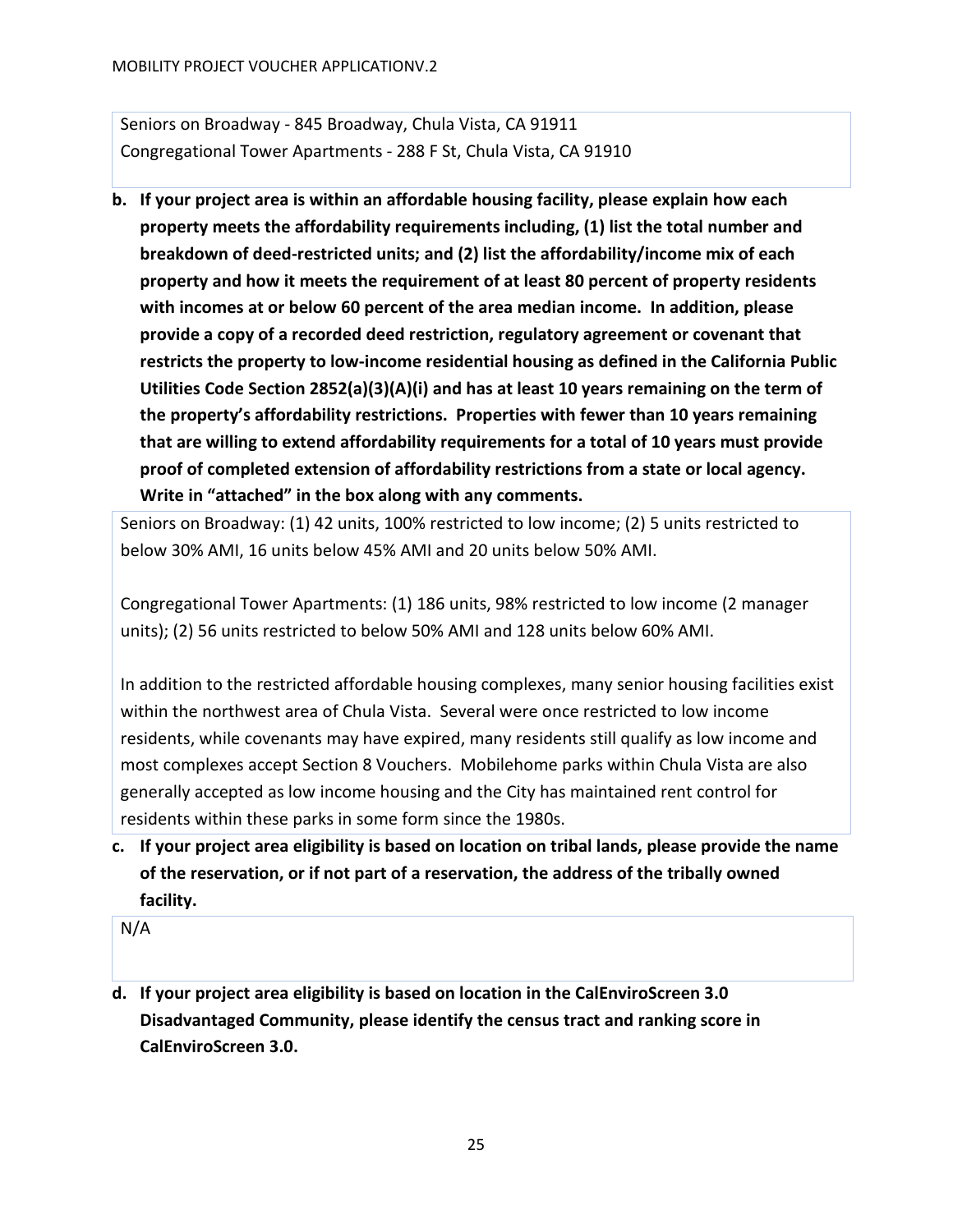#### MOBILITY PROJECT VOUCHER APPLICATIONV.2

| <b>Census Tract</b> | <b>Ranking Score</b>                                           |
|---------------------|----------------------------------------------------------------|
| 6073012502          | 49.43                                                          |
| 6073013205          | 45.50 (Not currently included within the initial project area) |
| 6073012501          | 42.30                                                          |
| 6073012600          | 39.69                                                          |

**20. Describe the boundaries of the Project Area in only one of the following ways: (a) If Project Area boundaries are the same as census tract boundaries, list the census tracts, (b) provide a map showing the geographic boundaries and attach it to your application, (c) describe the boundaries using street names and cross streets.** 

A detailed map of the project area is attached. The area provides the maximum opportunity to reach seniors and services within a 2 square mile radius for initial service. After year one and beyond, the service area will be expanded as appropriate and feasible.

The census tracts eligible per the CalEnviroScreen area (6073012502, 6073012501 and 6073012600) are identified for potential impact to public health but also have some of the lowest income and vulnerable residents within Chula Vista. According to the 2010 census 5,147 households (20% reported female head of household) and the Feaster Charter School servicing this zone for children in grades Pre-K to 8th grade had an enrollment of 1,200 students. Despite efforts at the school to promote nutrition and physical fitness the school retains the highest rate of obesity (25.8%) in the school district and only 15% of students passed their 5th grade CA Physical Fitness Test in 2017.

# **21. What is the population size of the project area? Please include your source.**

The total population identified within the project area is approximately 27,728 based on the population numbers included in the EnviroScreen data and extracting 10% from the census tracts population data.

# **22. Are you submitting application(s) for project area(s) that are located entirely inside unincorporated areas (i.e. no city government represent the area)? Note: This question and its following conditional questions are not applicable for project areas on tribal lands.**

(select one)



*Note: If the answer is yes, you may submit up to three applications. Multiple project proposals are allowed only for cases where a lead applicant is applying for projects that are located entirely in unincorporated County jurisdictions and therefore are not represented by city*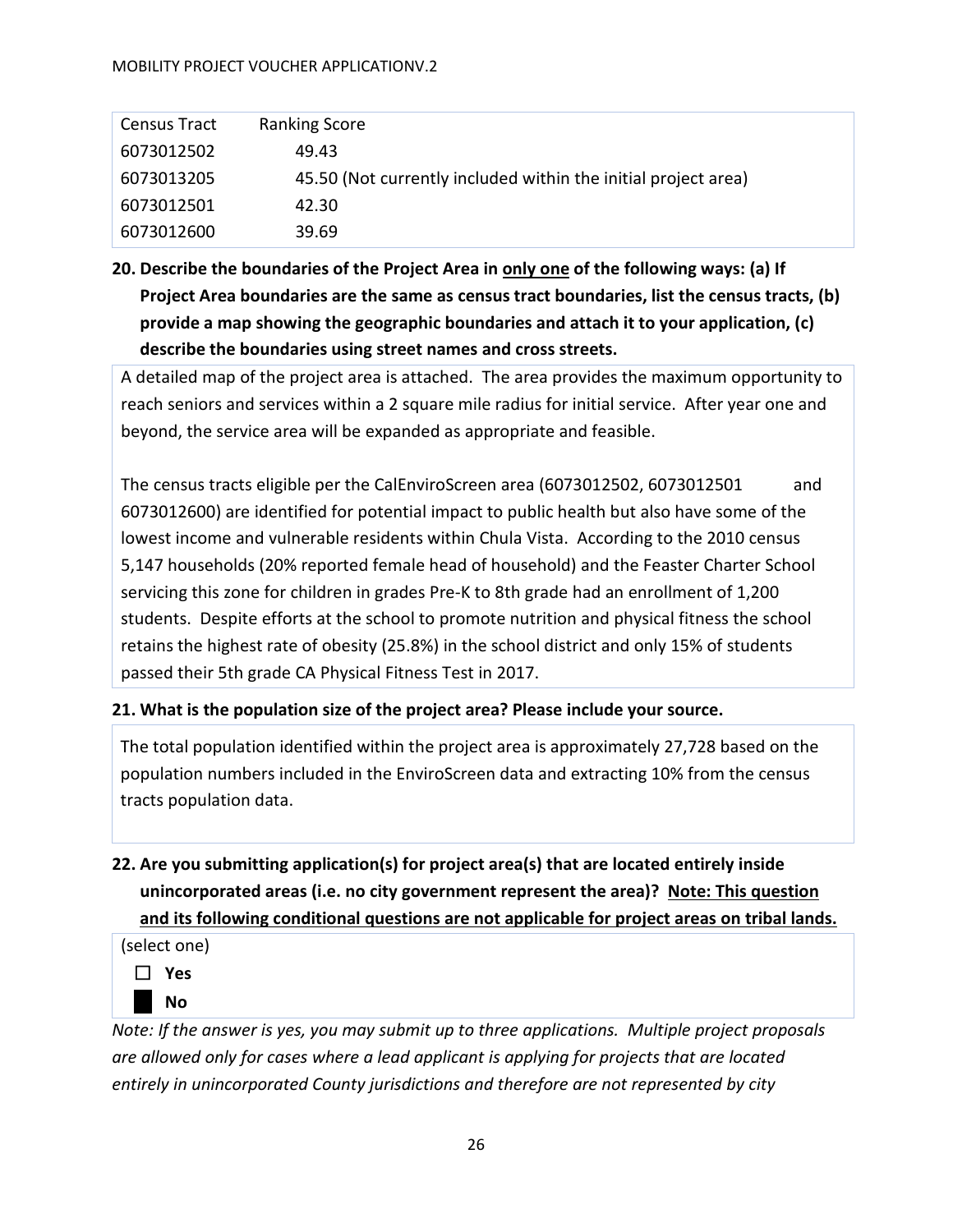*governments. If the answer is no, you may only submit one application in the course of each application submission window.* 

## **Conditional (22a-b):**

**a. If you are submitting more than one application (up to three applications are allowed if the entire project area(s) are located in unincorporated communities), are the project areas located entirely within unincorporated county jurisdiction?** 

N/A

#### **b. Please indicate the location(s).**

The entire service area falls within the incorporated City of Chula Vista.

## <span id="page-26-0"></span>**PROPOSED BUDGET AND PLAN FOR FINANCIAL SUSTAINABILITY**

*This section in addition to Attachment 1 collects information about the proposed budget and your plan for financial sustainability. Projects must operate for at least 4 years from the date that operations fully launch (when participants start using the service). This period is referred to as the Project Operation Period. In this section, applicants must describe strategies for maintaining the proposed services at least throughout the project operations period in the required Financial Sustainability Plan in their application.* 

#### **23. Please indicate the total voucher amount you are requesting in this application.**

# **24. Please indicate your project type, according to the criteria in Section E.4 of the [Implementation Manual](https://www.cleanmobilityoptions.org/implementation-manual/) (select one):**

#### (select one)

- New service (maximum award of \$1,000,000)
- $\Box$  Existing service (maximum award of \$600,000)
- ☐ Combination of New Service and Existing Service (**maximum award of**

#### **\$1,000,000**)

*Note: New Service is defined as a mobility service that is not currently operating in any location within the proposed project area. Existing Service is defined as a mobility service that is currently operating in some locations of or the entire proposed project area. See Section E.4 of the [CMO Implementation Manual](https://www.cleanmobilityoptions.org/implementation-manual/) for project examples.*

**25. Attach a "Mobility Project Voucher Budget Worksheet" (Attachment 1) that quantifies the financial requirements needed to develop and implement the project throughout the 5-year voucher agreement term. Write in "attached" along with any comments.**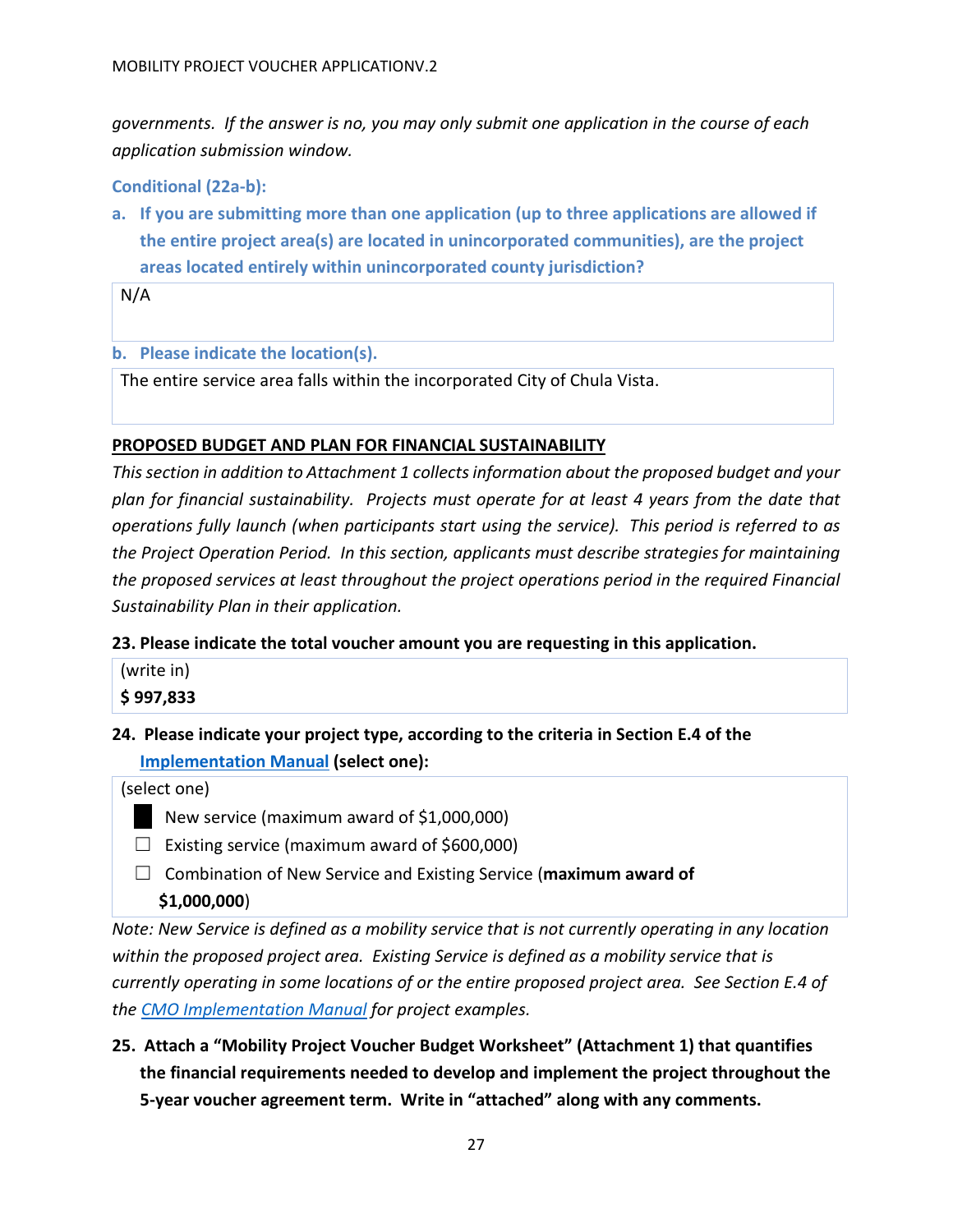# Attached

*Note: Voucher funding may include Vehicles, Charging and Fueling Equipment, Bicycle/scooter infrastructure, Outreach and Marketing Cost, Planning/Capital/Operations/Voucher Administration Costs, and Additional Transportation Enhancements.*

# **26. Describe your strategies for maintaining the proposed service(s) for a minimum of 4-year project operation period.**

The project team will employ the following key strategies for maintaining the proposed service for a minimum of 4 years:

- 1. Fare The shuttle program will charge a low fare of \$1-3 to the general public starting in Year 2. This fare will be set and may be adjusted in order to encourage ridership and balance demand with revenue. This fare will be used towards the program for the purposes of extending the service.
- 2. Advertising Circuit will sell and execute third party advertising campaigns and offer a revenue share to the City towards extending the service. The City's revenue share will go towards extending the service.
- 3. Sponsorship The City and Circuit will identify and approach key potential sponsors to support the service beyond the grant period. This could include large local employers and businesses such as medical facilities, business improvement districts and economic development organizations, and regional organizations.
- 4. Other Contributions The City will evaluate and identify other potential sources of funding from within the City and Community, such as PEG funds for informational kiosks. In addition partnerships to maintain and incentivize on demand services will be explored with local businesses and associations, such as large shopping facilities or attractions like Chula Vista Center Mall or Seven Mile Casino. Future development of the Bayfront in Chula Vista will also require shuttle services between the hotel/convention center and Third Avenue business district. Potential collaboration with the Third Avenue Village Association or Broadway Business District will also be explored. And finally use of Community Benefit dollars will be explored with local hospital systems Scripps and Sharp.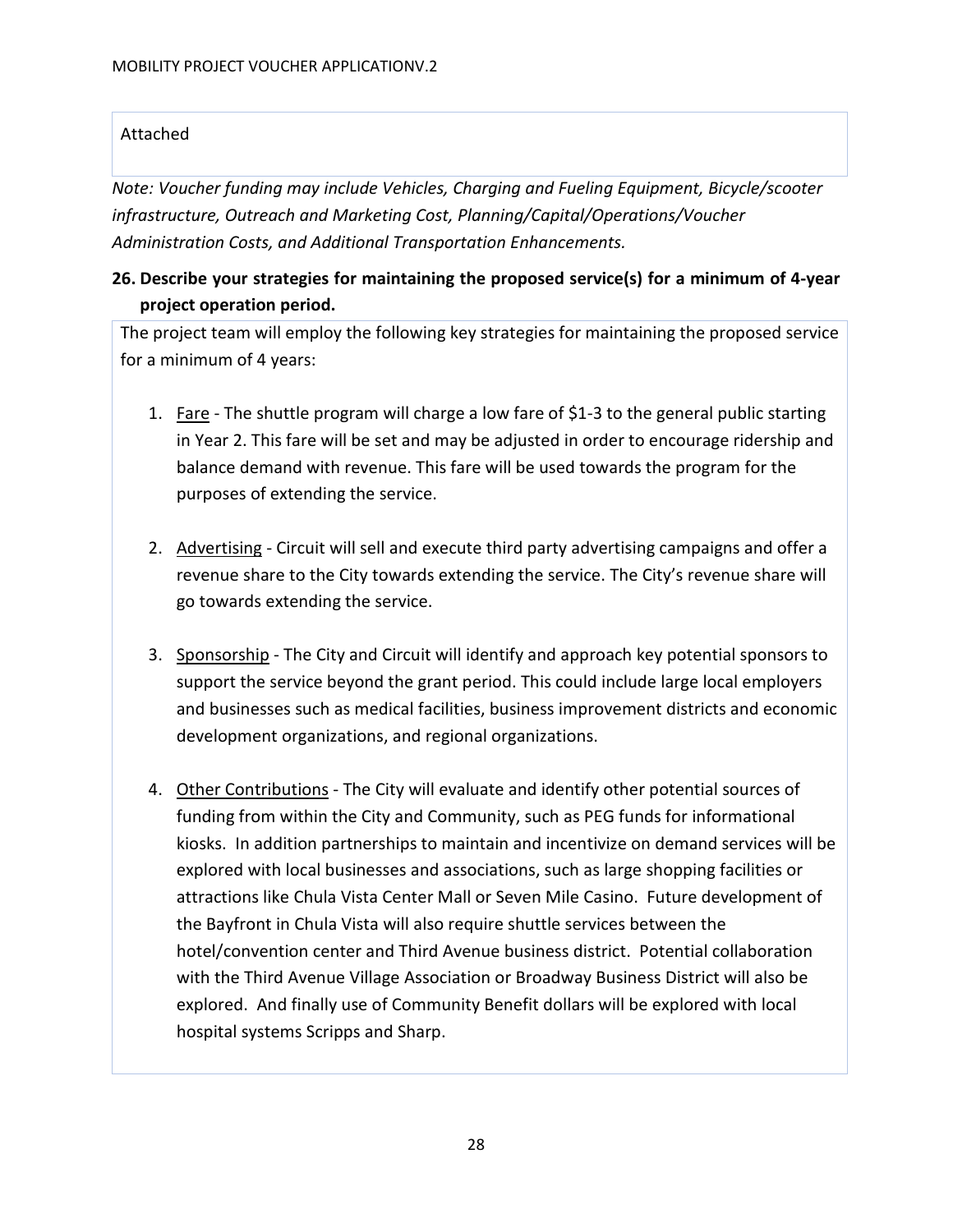5. As the opportunity to increase services arises, the City will also look at funding opportunities such as SANDAG's Mobility Grants and philanthropic organizations such as the Congregation Church, San Diego Foundation and the San Diego Seniors Foundation.

*Note: This response must explain the relationship between voucher funding that, by definition, will support the project for up to 3 years (i.e. up to 1 year of project planning and 2 years of full operations), and the resources required to fully operate the project for at least 4 years (as outlined in the Mobility Project Voucher Budget Worksheet) consistent with the financial sustainability requirement.*

**27. Describe your strategies for ensuring vehicles and equipment continue to serve the community if operation discontinues after the 4 year voucher agreement term.** 

The City plans to work with Circuit to provide services to seniors in this community and sustain the program with an expansion of the services to the whole community for a profit. The sustainability of the program will therefore be guaranteed by a percentage of the fee charged by Circuit to residents and tourists and applied to the guaranteed free fare for the seniors.

Equipment procured by the City for kiosks, such as iPads, would continue to serve in the City's existing kiosk program to provide information about available city services.

# <span id="page-28-0"></span>**COMMUNITY RESOURCE CONTRIBUTION**

- **28. Describe at least five types of Community Resource Contributions that are being provided to meet the requirements described in Section J.7 of th[e CMO Implementation Manual.](https://www.cleanmobilityoptions.org/implementation-manual/)** 
	- 1. Relationships with CBOs The City of Chula Vista participates in a variety of boards and commissions throughout the San Diego Region and in Chula Vista that provide services to seniors. In particular the County of San Diego SoCAN (South CountyCounty Action Network) includes membership of service providers in the south bay. Currently the Supervisor for the Norman Park Senior Center sits on their leadership team. In addition, as expressed throughout the application the City works closely with a variety of medical providers and CBOs, including *San Ysidro Health, letter of support is attached*.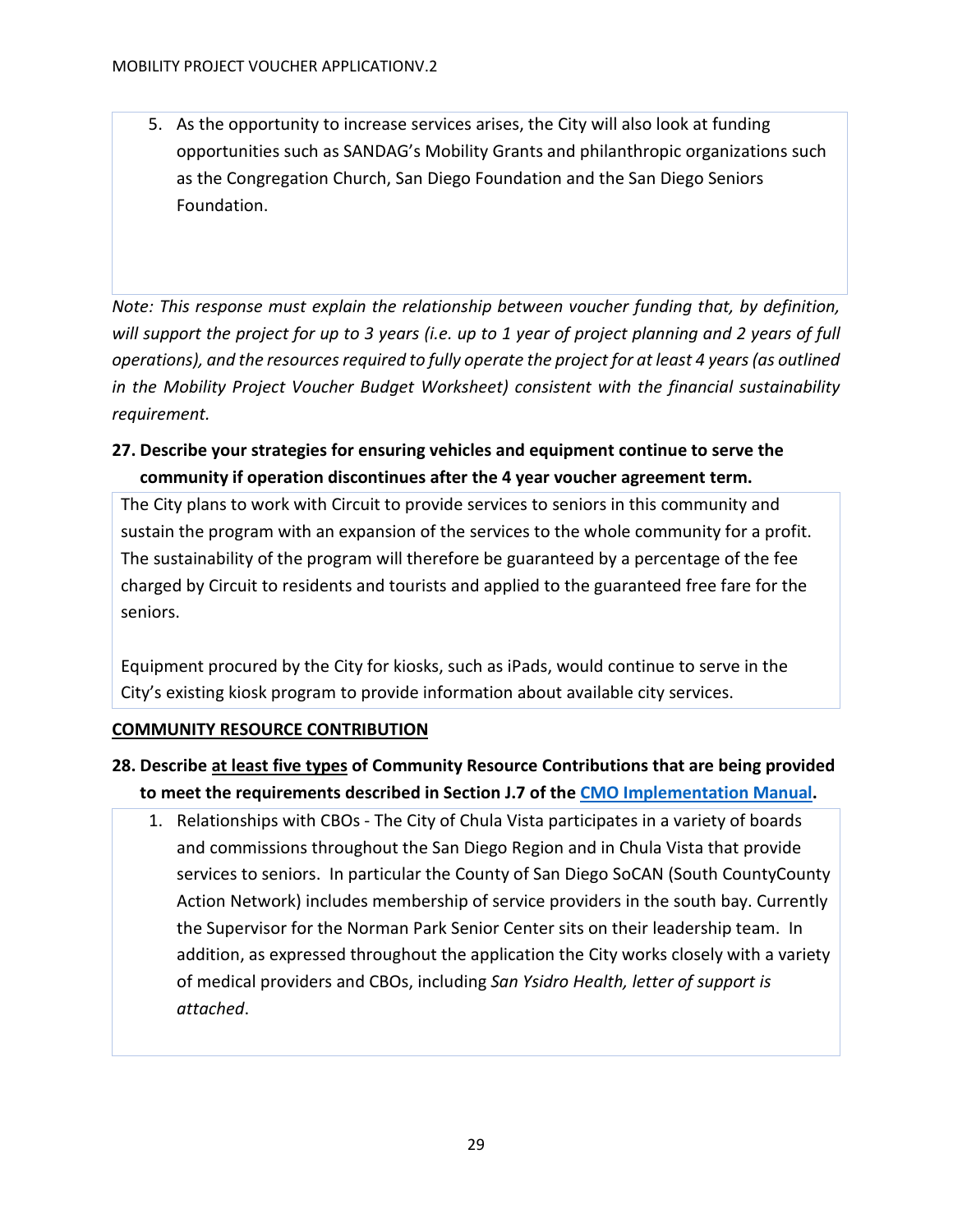- 2. Project related labor prior to funding the SANDAG Mobility HUB survey effort and Active Transportation Plan provided the basis for the Needs Assessments. *Both items are attached or referenced with links in the application.*
- 3. Project related labor during voucher City staff will provide in-kind services throughout the project providing marketing, community partnerships and time associated with sustainability of the shuttle operations during the voucher period. City staff will also serve as a liaison between the target population and Circuit for educational outreach events and leverage existing programs to promote the CV Community Shuttle. *Staff will track time associated with the project through a unique billing code and can provide time sheets during the voucher period.*
- 4. Technology and equipment The City will leverage this project with other technology efforts such as the City Hall kiosks and expand this program to enable residents to access the Circuit App from locations through northwest Chula Vista. The City of Chula Vista will publicize the program on their website and on social media as appropriate, particularly through neighborhood based platforms such as NextDoor or Nixle. In addition, the City has an existing WebEx membership to facilitate virtual meetings to educate the community on the new services. *A copy of the City Council action approving the kiosk program is attached.*
- 5. Project-related materials or assets Circuit will provide their existing platform for booking rides and provide marketing collateral such as brochures and videos. *A link to one of Circuit's promotional videos can be found at <https://www.youtube.com/watch?v=RGZvtW09GdI&feature=youtu.be>*

*Note: For a complete list of eligible community resource contributions, please refer to Table 3. Section J.7 in the [CMO Implementation Manual.](https://www.cleanmobilityoptions.org/implementation-manual/)*

**29. Attach at least one supporting document for each of the five Community Resource Contributions proposed in your previous response. Write in "attached" along with any comments.**

Documentation has been attached or a link provided as identified above.

# <span id="page-29-0"></span>**COMMUNITY OUTREACH PLAN**

*This section collects information about the applicant's plans to engage with the community and promote the service throughout operations.*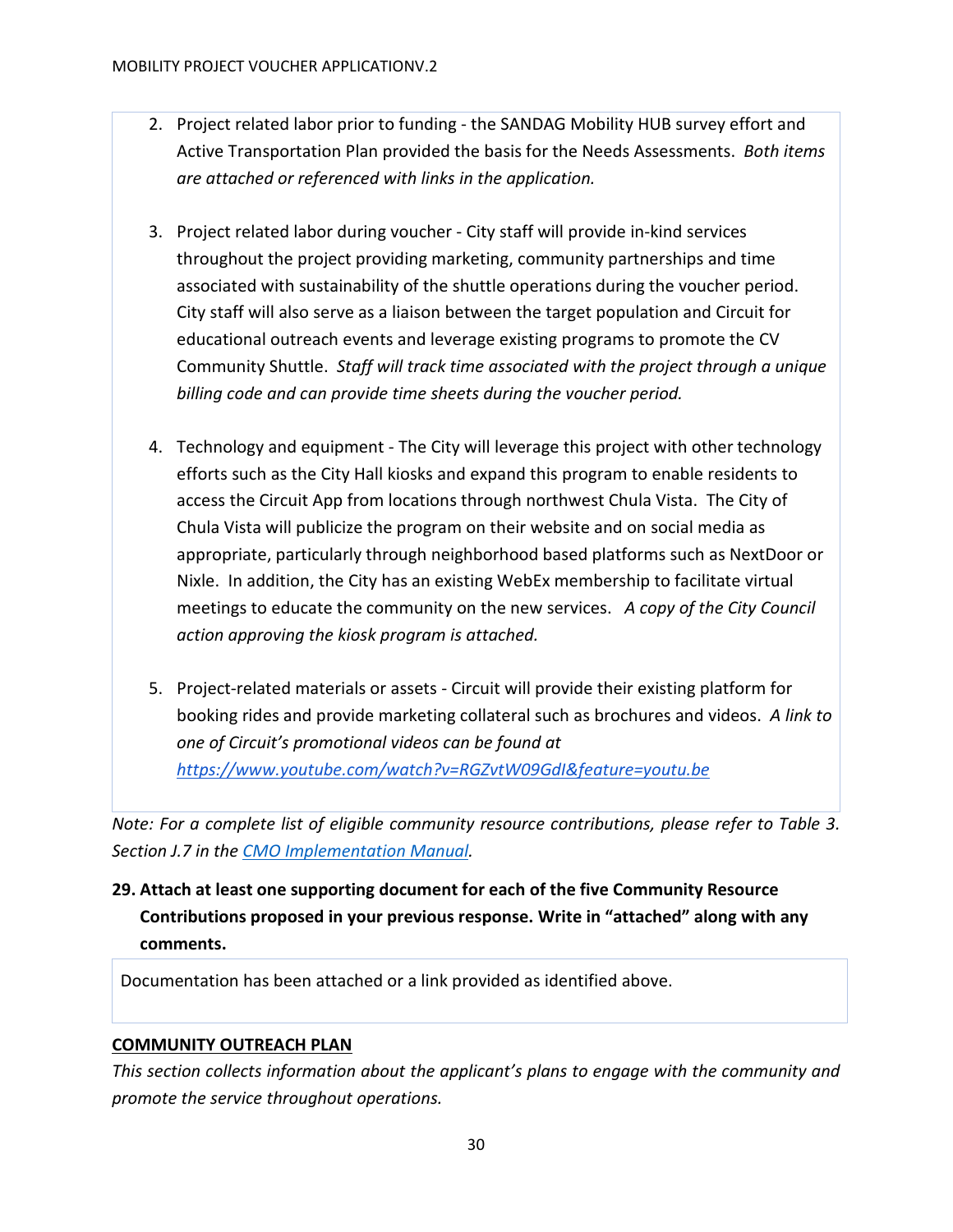**30. Describe, in detail, your plan to engage the community residents through outreach and education to prepare for the launch of the project and throughout the project's operations. Identify key project stages in which outreach will occur, key partners, their roles for outreach and education, and their knowledge and experience within the community that will enable them to do successful outreach.**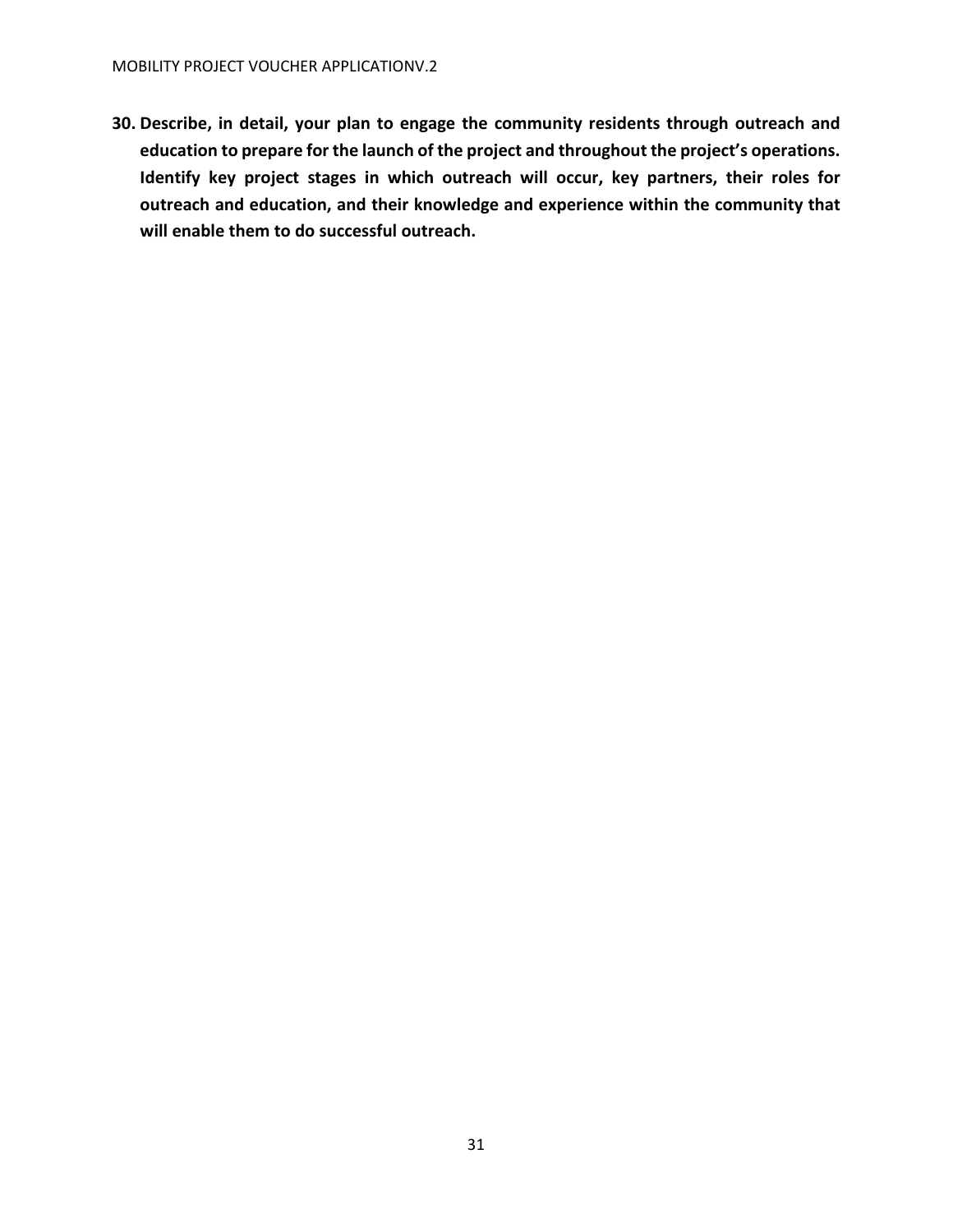The City will lead the project team in developing a Community Outreach Plan with participation by various community partners and Circuit. The City will utilize the existing Project Advisory Group established by the SANDAG Mobility HUB project to solicit continued participation on a CV Community Shuttle Advisory Group, to include Circuit, San Ysidro Health, local businesses, medical facility representatives, the Commission on Aging, Healthy Chula Vista Advisory Commission, Commission on Safety and other community based organizations to meet regularly to incorporate community outreach and feedback.

San Ysidro Health will assist with outreach and bring their knowledge and understanding of the community's needs. San Ysidro Health has a deep connection with the elderly community in the South Bay region and has the tools to communicate with them as well as the insights to improve and implement the program.

Circuit will assist the City with marketing and outreach collateral and participate in educational outreach to educate potential riders about using the service and requesting a ride, including virtual events. Circuit will partner with the City for outreach activities at key events in the community, such as Harbor Fest, Lemon Fest, and Day of the Child. The vehicles will be clearly identifiable as part of this service and drivers will wear uniforms.

In addition, direct mailing to advertise the new service and outreach events will be sent to the six mobile home parks within the eligible census tracts and the two affordable housing complexes in the broader project area. Seniors identify safety, reliability and familiarity as important features in any transportation service, therefore the face to face interaction of City staff and Circuit staff with the residents is crucial in gaining their trust in the CV Community Shuttle program. Also hands-on demonstration of the kiosks and ability to see and touch the vehicles will be crucial at outreach events.

The local manager and team will be available to assist with outreach. Circuit has a template marketing plan for service that it will adapt with the City and Community Partner for the targeted riders and community. Circuit's ride request functionality will also be integrated into the City's existing kiosk program, with information about the service and ability to request a ride.

An example of Circuit's marketing plan is available below:

Once launched, the Circuit vehicles / experience will serve as a platform to help generate social media content and help gain recognition from local news outlets for the innovative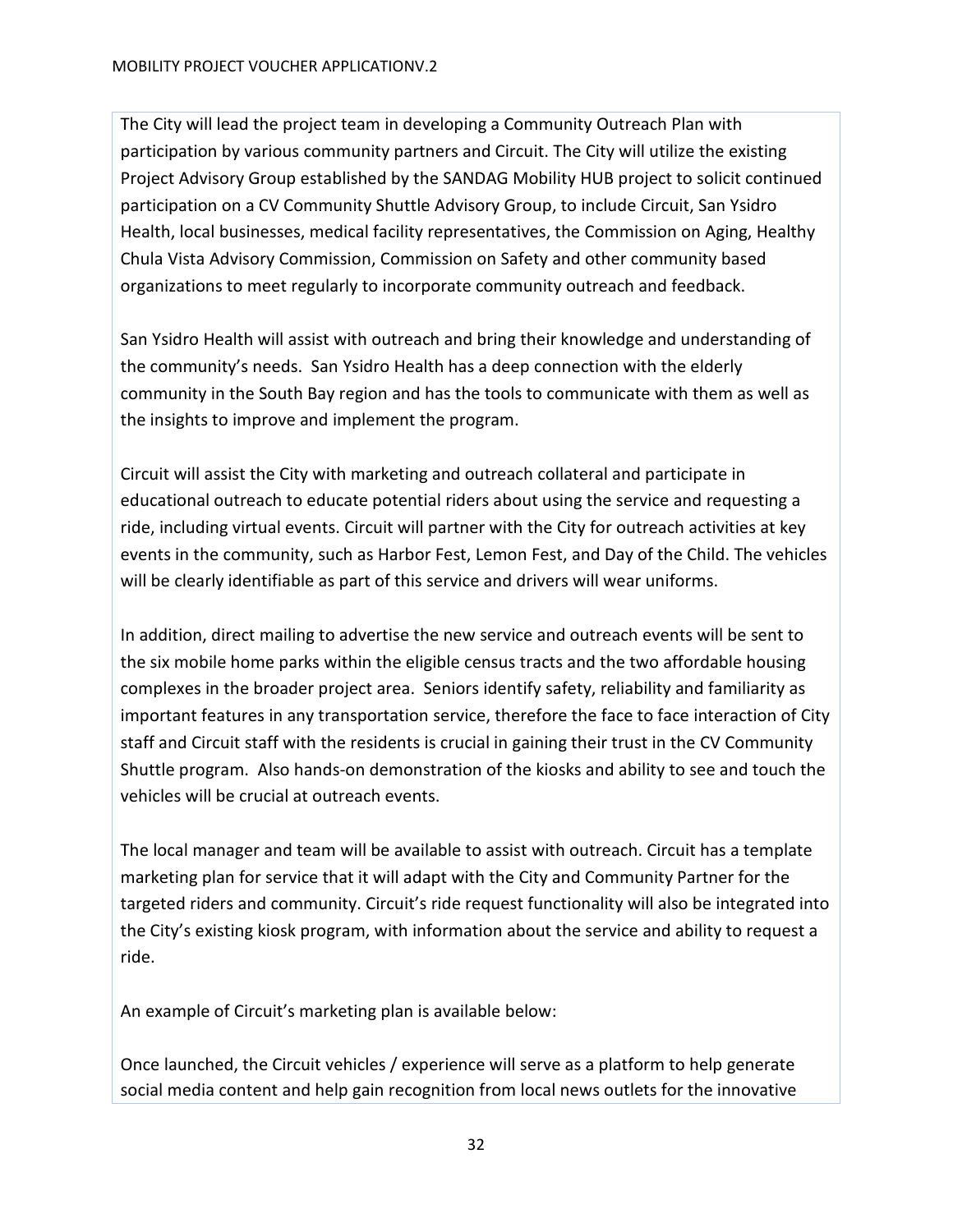partnership benefiting the community, and environment. Leverage high ridership to encourage both local and national advertisers to wrap Circuit vehicles, which will contribute towards project sustainability.

# **60 Days Before Launch: Advertiser / Sponsor Outreach**

Circuit will regionally pitch the launch of the Chula Vista & Circuit program to local businesses and over 2.5k of Circuit's advertising clients to inform them of Chula Vista advertising opportunities including: wrapped Circuit cars, interior video ads, interior photo booth, branded giveaways/sampling, the ability to drive consumers to store fronts in the coverage area, and promotional fare discounts. Circuit will be pushing the idea of affordable rides and experience-driven story opportunities.

Circuit will also conduct outreach with the local community and for local and employer sponsors.

Assets That Will Be Used For Advertiser/Sponsor Outreach

- 1. Email Newsletter(s) for national advertising agencies
- 2. Flyers & Postcards for local businesses

# **30 Days Before Launch: Targeted Rider & Media Outreach**

Circuit to pitch community-driven stories tied to first/last mile commuting, the senior community, affordable public transit, and sustainable living to: employers, organizations, residents and local publications.

Optional Asset From Chula Vista and San Ysidro Health Services: Any preferred/specific talking points that Chula Vista and Community Partner wish to highlight that speak to the senior community, Chula Vista, & Circuit partnership

Assets That Will Be Used For Rider Outreach

- 1. Paid Social Media Ads on Facebook & Instagram
	- a. Geo-target residents who live in Circuit's Chula Vista coverage area to get a general buzz going.
	- b. Ads will explain the service, display coverage area, area hotspots, the Circuit app, etc
- 2. A Newsletter
	- a. Reach out to Circuit's Southern California riders, including San Diego riders, highlighting the new service

Media Outreach: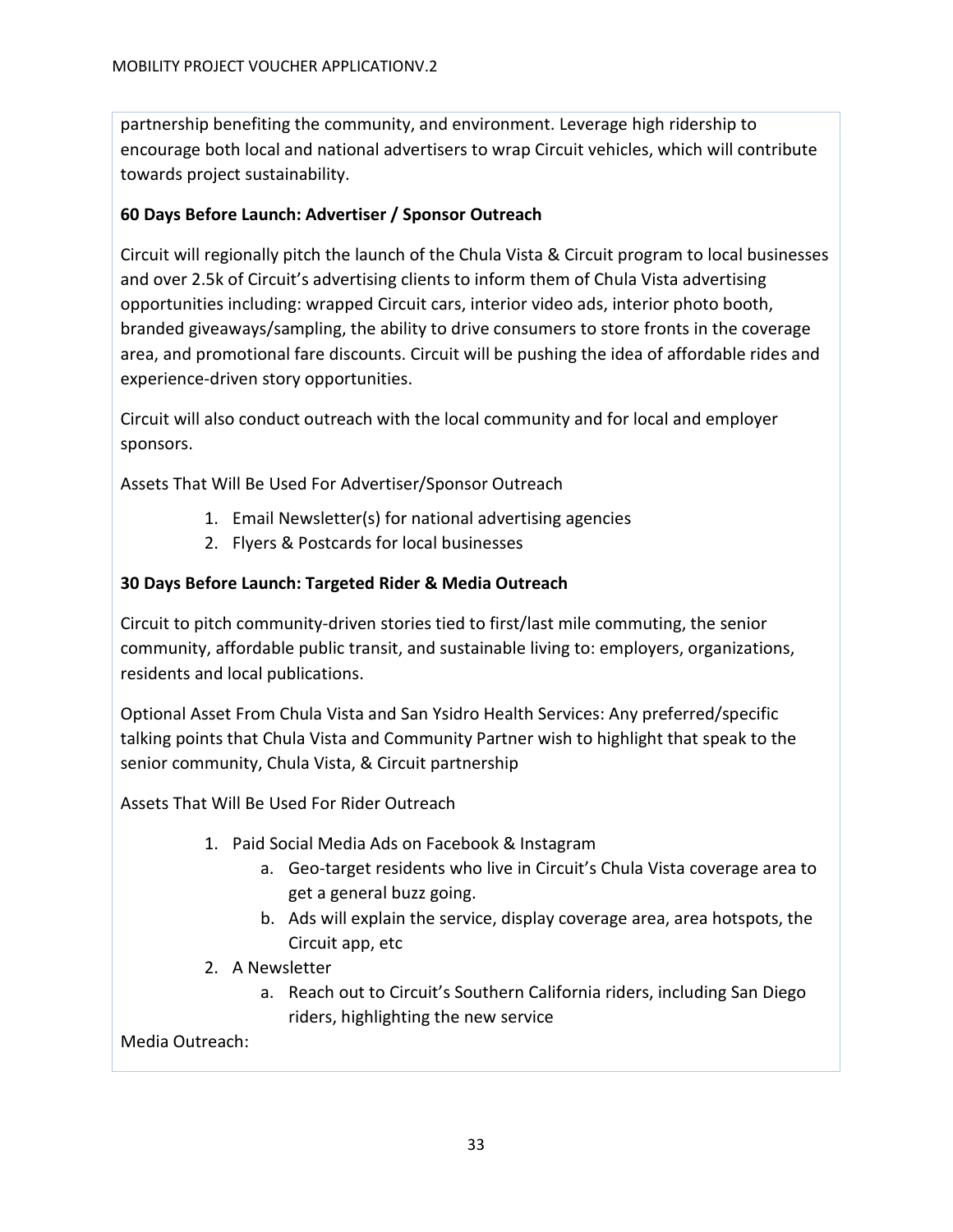- Union Tribune (Thursday South Bay edition), Star News, El Latino and other print outlets will be used, as well as possible radio advertisement.

## **Month of Launch**

Circuit will continue media outreach / social media ads throughout the initial launch of the campaign to continue momentum and drive widespread awareness.

Circuit can organize a ribbon-cutting event and coordinate press releases to announce the formal launch.

## **Additional Marketing Items**

- 1) More Promotional Flyers/Postcards placed in local businesses and shared with community centers
- 2) Organic Social Media Posts on both Circuit's Instagram page, and the City's Instagram page (if allowed) announcing the service and highlighting area hotspots that will be within Circuit's coverage area. Cross-posting to Facebook, Twitter, and LinkedIn as appropriate.
- 3) Photoshoot with local community leaders posted on both Circuit's and City's Instagram page (with City's permission) to encourage more media coverage
- 4) Optional Assets Cities Have Provided:
	- a. Sandwich boards (or similar item) placed near local transit hubs, public parking lots and area hotspots to promote the service.
	- b. Posters attached/ displayed on street lights
	- c. Adding / highlighting Circuit on Chula Vista's official website

# **Throughout the Program**

Circuit will post about Chula Vista on social media and continuously pitch the service to clients via advertising RFPs for the San Diego region, and email. Circuit will also work with the City for any outreach and marketing activities.

- 1) Organic Social Media
	- a) Highlighting advertisers that wrap the cars
	- b) Post photos of riders enjoying the service
	- c) Promote local events that Circuit is involved in etc.
- 2) Rider Newsletters
	- a) Circuit will keep in touch with riders via newsletters to inform them of any service updates, advertiser giveaways/offers and more
	- b) Rider Newsletters will also let passengers know of advertising opportunities to help spread awareness to local businesses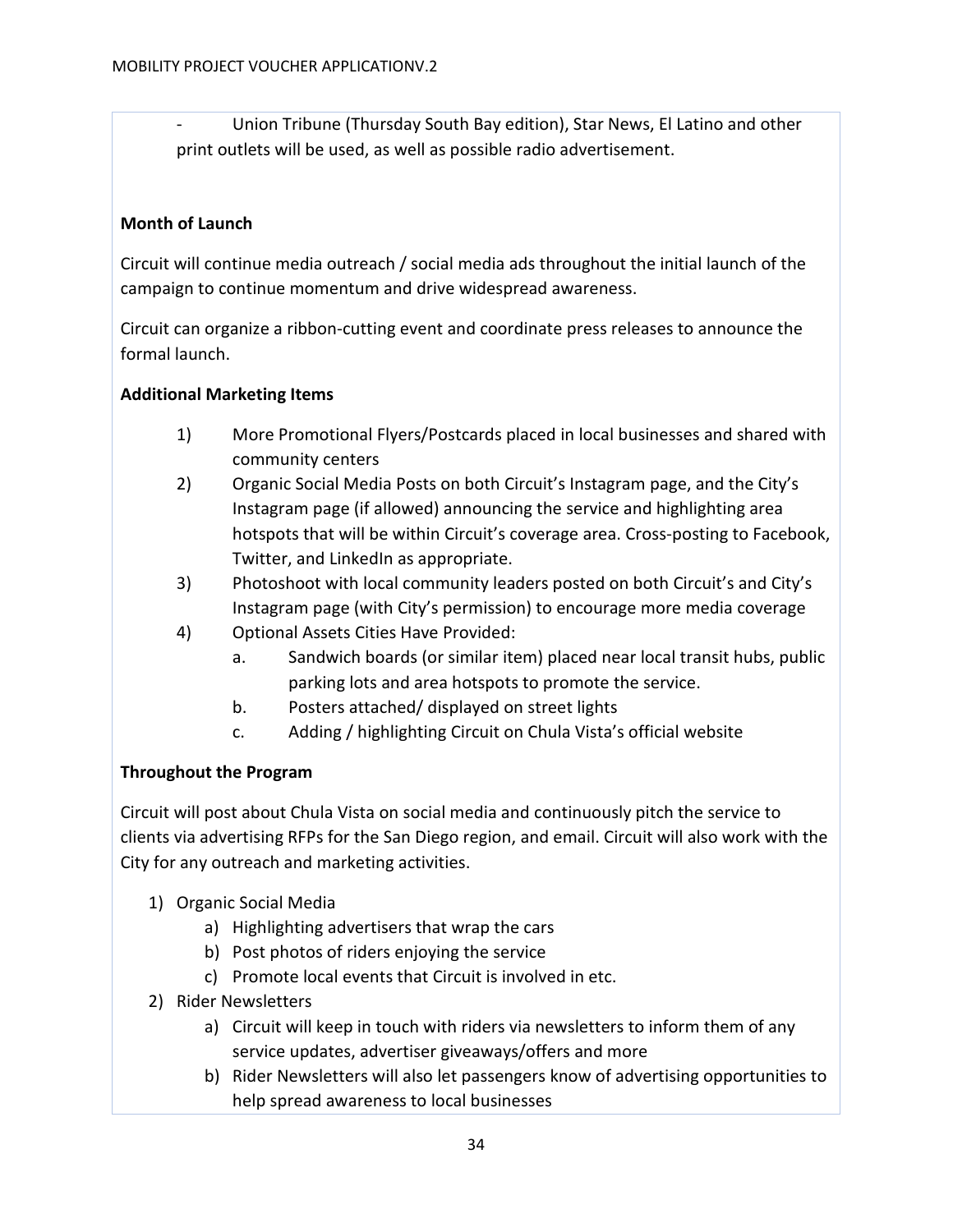## 3) Advertiser Pitches

- a) Sales team will pitch Chula Vista to advertisers RFP looking to target the Southern California area
- b) After getting a better understanding of rider demographics, sales team can leverage these findings and pitch to brands who target similar demographics.

*Note: The response should consider and discuss target audience, with consideration of promoting users of service / riders, groups in communities to reach, workplaces, destinations, and Multi-Unit Dwellings. See Section J.8 of the [CMO Implementation Manual](https://www.cleanmobilityoptions.org/implementation-manual/) for details.*

**31. Describe how you will engage with other community stakeholders affected by the project.**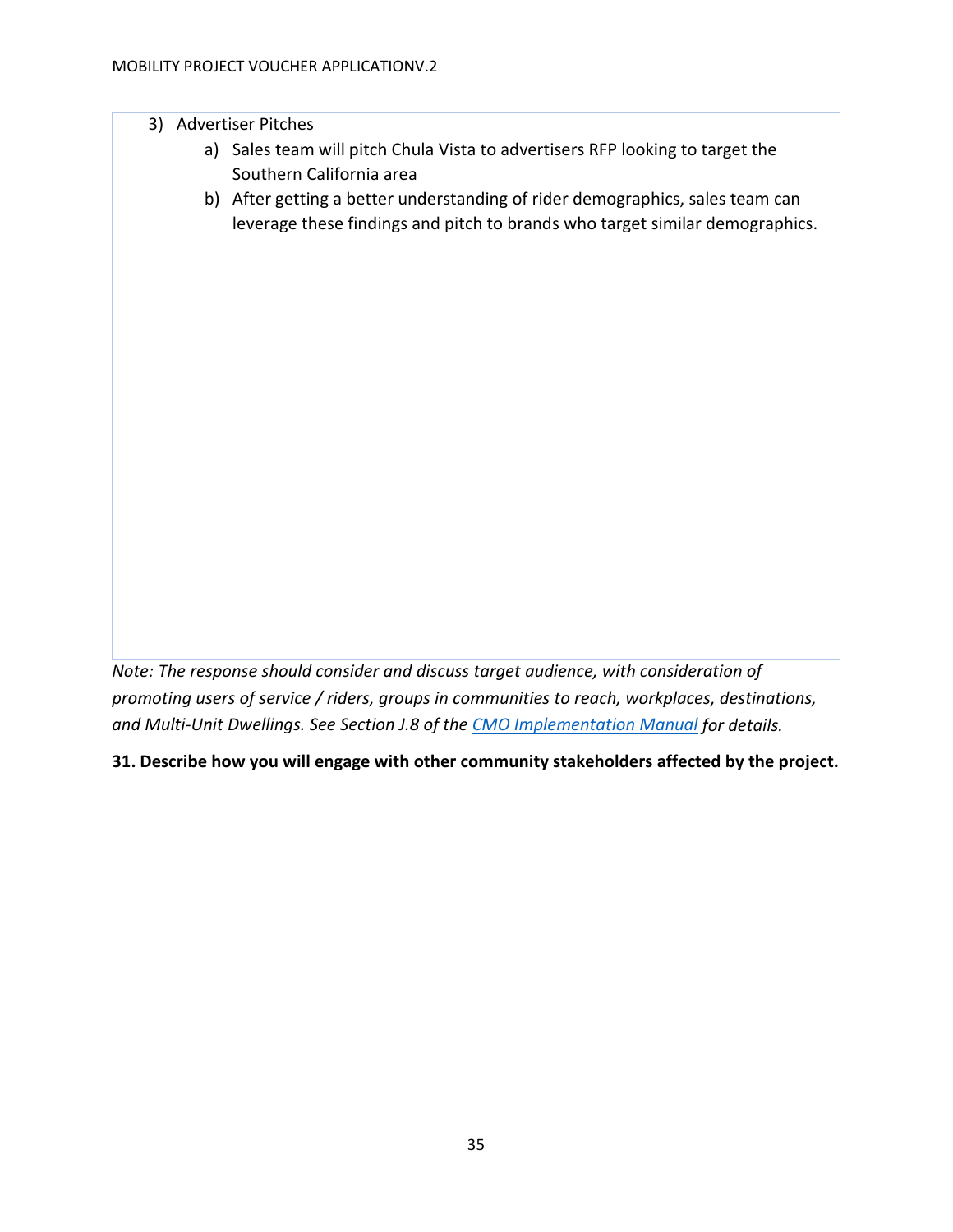The City also works a variety of community based organizations to provide programming and services to our senior and low-income community. The City will promote the new service through CBOs such as the Chula Vista Community Collaborative, Community Through Hope, South Bay Community Services and work with the County of San Diego's SoCAN (South County Action Network) group to ensure senior service providers and housing complexes are aware of the CV Community Shuttle.

These community partners provide a broad network into the community through the use of community health workers (Promotores) and Resident Leadership graduates who have been trained to work with the City and school districts to address health issues in their communities and empower residents with information and education on important topics.

Partnerships with local medical facilities, grocery outlets and other senior serving amenities will be established and opportunities for hosting of kiosks in these locations will be explored. Long-term additional exploration of financial sustainability will be explored with these entities and the future Bayfront convention/hotel, Seven Mile Casino and Third Avenue Village Association to determine if potential sponsorship opportunities exist.

*Note: The following should be considered and discussed in the response: local businesses, residents, or other stakeholders who may be affected by new construction or other aspects of the project. Please discuss specific events, materials, audiences, and approaches. See Section J.8 of the [CMO Implementation Manual](https://www.cleanmobilityoptions.org/implementation-manual/) for details.*

# <span id="page-35-0"></span>**ATTESTATIONS AND SIGNATURE**

- 1. I, the authorized officer to represent and sign this application on behalf of my organization/tribe as the Lead Applicant, have read, understand and agree to abide by all of the requirements, terms and conditions in the [CMO Implementation Manual;](https://www.cleanmobilityoptions.org/implementation-manual/)
- 2. I attest to all of the following:
	- a. Our organization/tribe is not an existing CARB Clean Mobility Options grantee or sub-grantee and requesting funding for expanding the same type of project in the same project area;
	- b. Our team includes at least one team member with the minimum one year of experience operating mobility services or we commit to select a mobility service provider from the Directory or an entity who meets the minimum qualification criteria within 3 months from the voucher agreement execution date;
	- c. If we are applying for voucher funding for infrastructure: